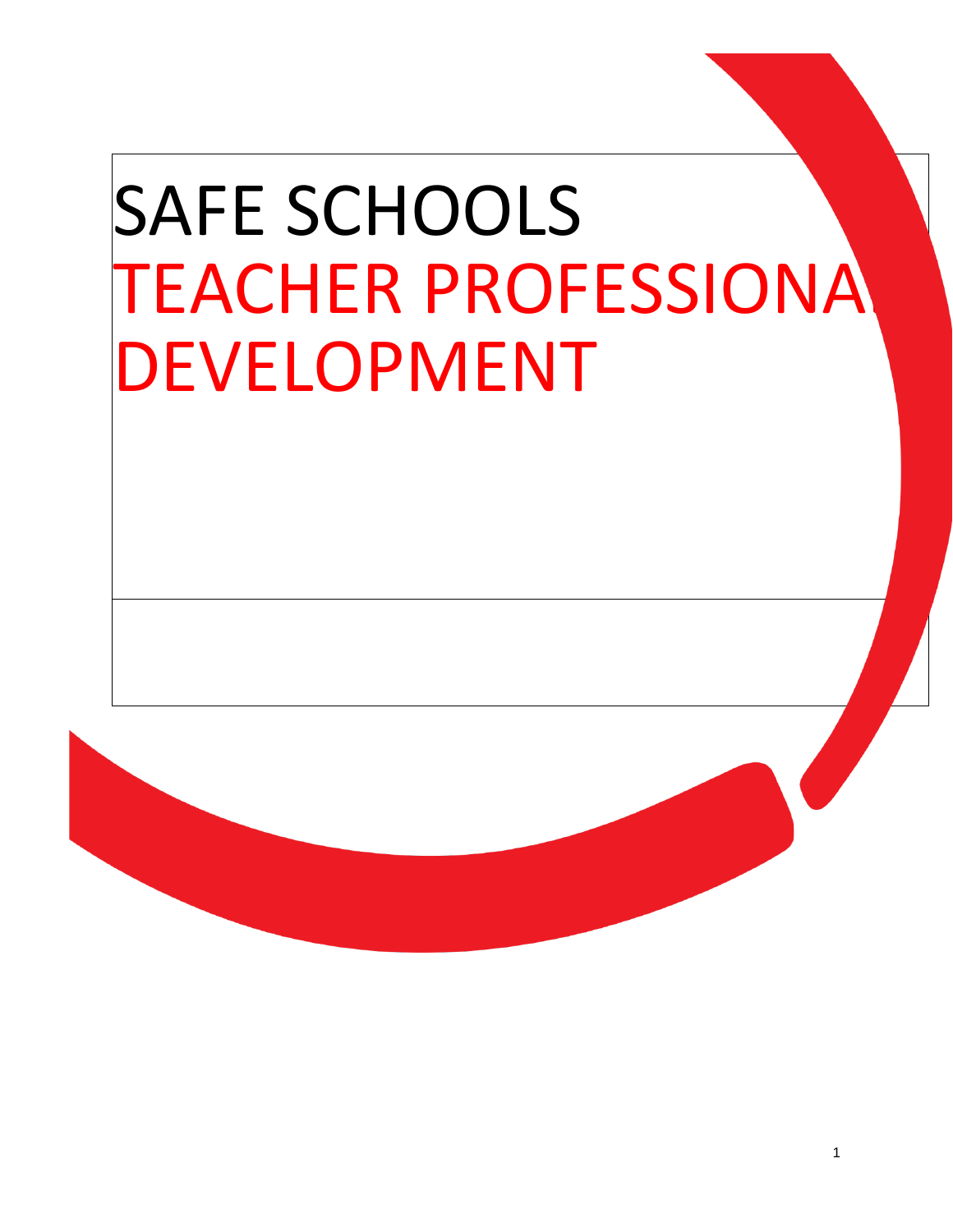# **MODULE 2: TEACHER WELL-BEING**

# – Understanding, identifying and responding to stress as influencer of teacher and student well-being

# Module 2 Overview

This Module will cover the key concepts and the relationship between teacher and student well-being, brain science around stress, and practical ways to shape how teachers respond to stress.

There is 1 Workshop in this Module. The workshop is  $5.5 - 6$  hours long. If it cannot be delivered in one day it may be separated into 2 workshops (i.e., workshop 1 – intro to session 3, workshop 2 – session 4 & 5). It is recommended that the workshops be conducted with not more than 1 week between them, although should be planned based on the availability of teachers around their teaching commitments. It is recommended that each Workshop is followed by Self-directed Activities and Peer Learning Circles, as detailed in the Table below.

The activities and content in this Module are based on: Save the Children's Learning & Well-Being in Emergencies, Positive Discipline and Child-Friendly Classroom Management, the Parenting without Violence Common Approach, and the pending Enabling Teachers Common Approach.

| <b>TEACHER LEARNING OBJECTIVES</b> | Provides an overview of competencies and levels which<br>teachers can use to assess themselves                                                      |
|------------------------------------|-----------------------------------------------------------------------------------------------------------------------------------------------------|
| A. WORKSHOP                        | Provides an agenda and activities with instructions and<br>guidance for facilitators to run them.                                                   |
| <b>B. SELF-DIRECTED ACTIVITIES</b> | Provides instructions and examples for teachers to set<br>themselves tasks to practice the new skills and knowledge<br>they develop in the workshop |
| C. PEER LEARNING CIRCLE            | Provides instructions, examples and potential extension<br>activities for teachers to implement together in a Peer<br>Learning Circle               |

This Module contains 4 sections.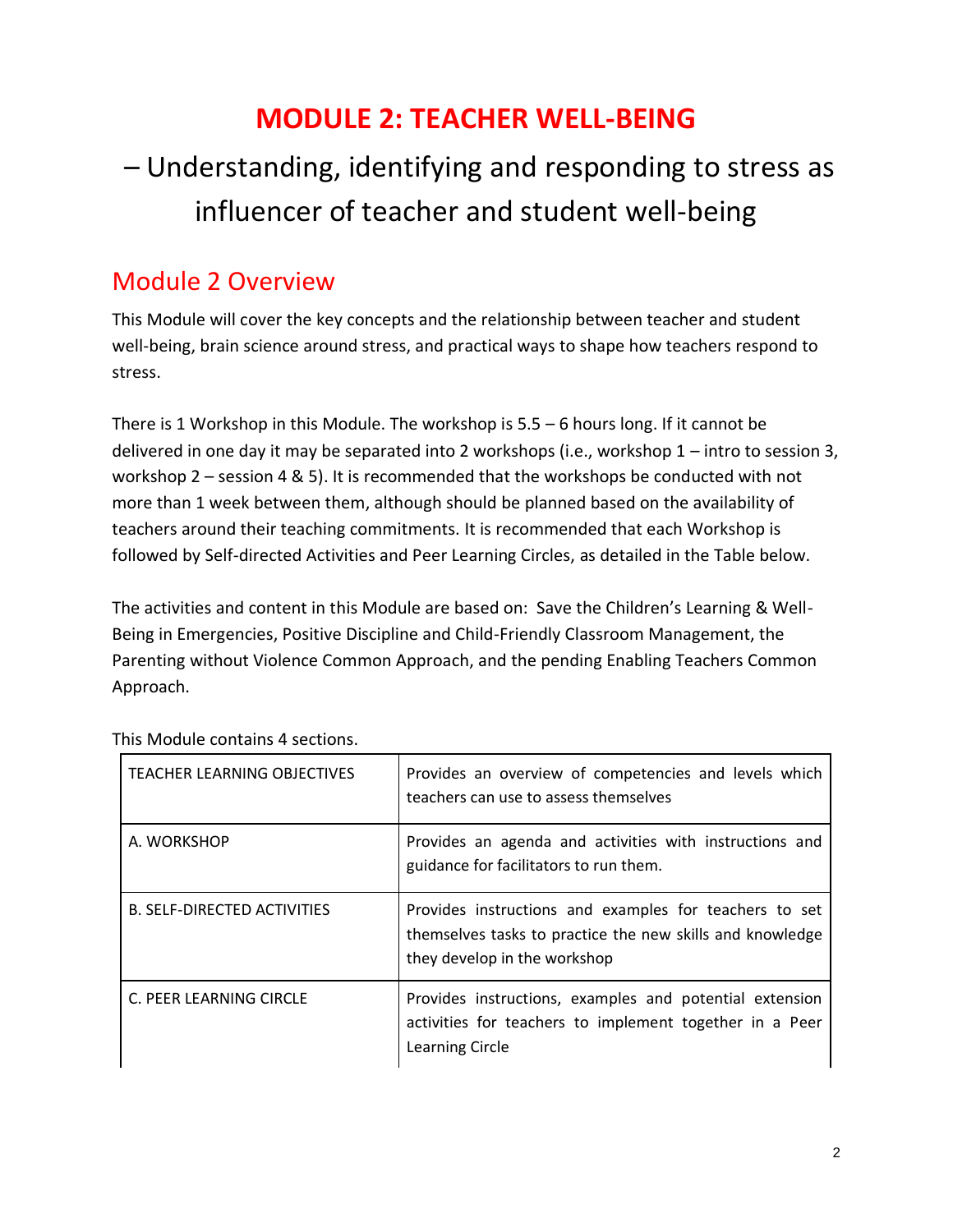# MODULE 2 TEACHER LEARNING OBJECTIVES

Each module has a set of learning objectives which align with teacher competency areas within the Safe Schools domains. By the end of this module, teachers will:

- Identify and describe the inter-relationship between teacher and student stress and well-being
- Begin shaping how teachers can positively react to stress through personal strategies and support from others

Teachers can self-assess the level of proficiency they have reached for each of the module's learning objectives, and what they need to do to progress to the next proficiency level.

At the start of each workshop included within this module, teachers should identify what level they are at, and what they need to do to get to the next competency level. The competency rubrics below should help them identify whether they are beginning, developing, proficient or advanced. It may be challenging and unfamiliar for teachers to conduct an accurate and honest self-assessment, guidance on how to address this is found on the Save the Children [Teacher](https://savethechildren1.sharepoint.com/sites/TeamSitePortal/Education/BETG/Teachers/SitePages/03%20Implementation%20guide/Principle%202.aspx?cid=0a8cd9be-22f9-4d5a-bc3b-c336a47c0cd4)  [Professional Development \(TPD\) website Principle 2](https://savethechildren1.sharepoint.com/sites/TeamSitePortal/Education/BETG/Teachers/SitePages/03%20Implementation%20guide/Principle%202.aspx?cid=0a8cd9be-22f9-4d5a-bc3b-c336a47c0cd4).

| <b>Beginning</b> | This is not something the teacher does confidently yet                                   |
|------------------|------------------------------------------------------------------------------------------|
| Developing       | The teacher is quite good at this, but needs to be more consistent<br>or improve further |
|                  |                                                                                          |
| Proficient       | The teacher consistently does this well and is a good role model for                     |
|                  | others                                                                                   |
| Advanced         | The teacher is very proficient, and could share their experience with                    |
|                  | others                                                                                   |

Each competency has a different level depending on experience and expertise. The levels are:

**Competency Standard 1:** Teachers can define stress and well-being in relation to their work, and can explain how teacher well-being affects student well-being

| <b>Beginning</b>        | <b>Developing</b>        | <b>Proficient</b>        | <b>Advanced</b>               |
|-------------------------|--------------------------|--------------------------|-------------------------------|
| Is beginning to develop | Is developing awareness  | Can describe well-being  | Is able to train other        |
| awareness of the        | of the relationship      | holistically and sees    | teachers to see their own     |
| relationship between    | between their own stress | interconnections between | well-being and stress as a    |
|                         | and well-being and the   | their own well-being     | critical factor in creating a |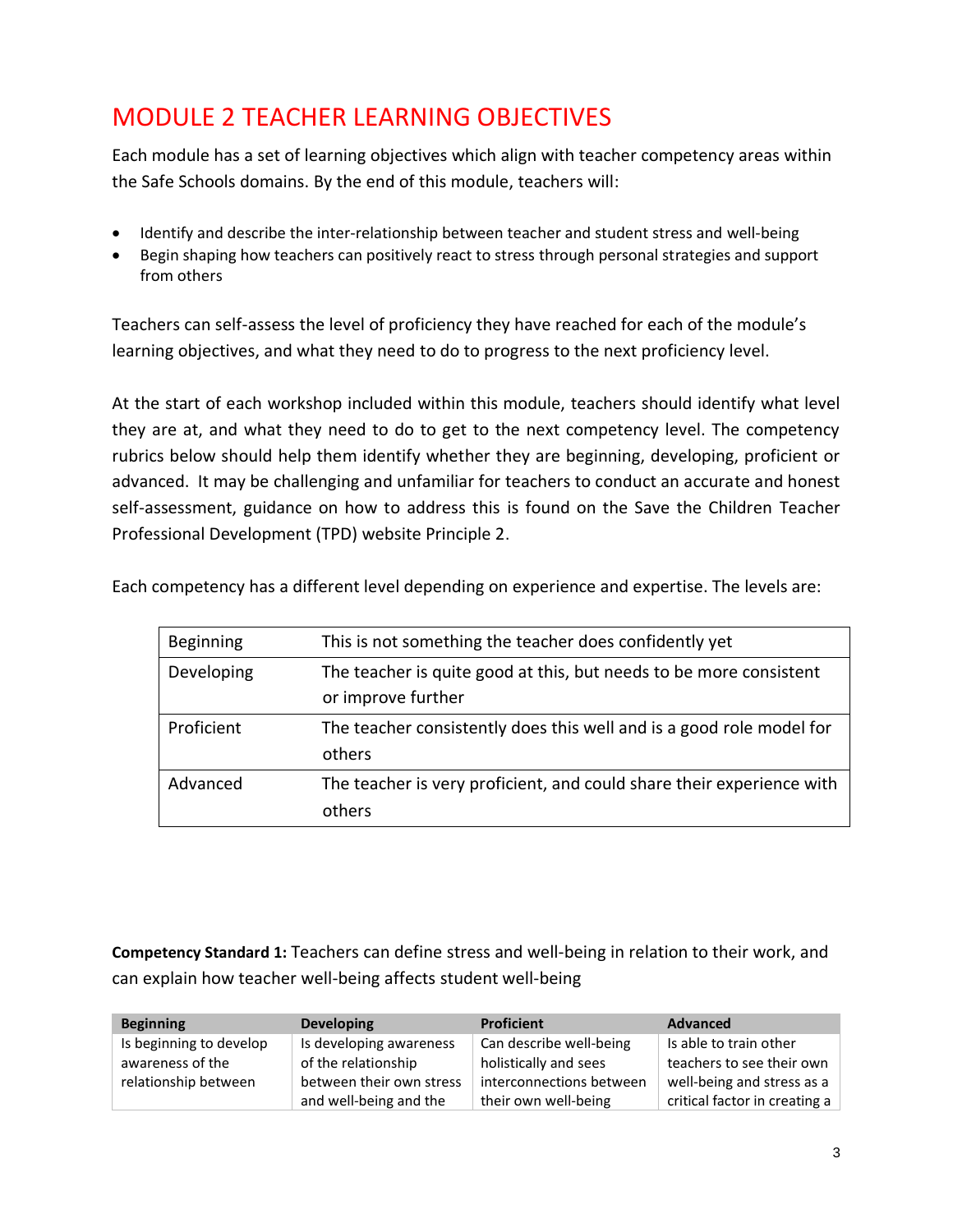| their own stress and well-<br>being | well-being of their<br>students | (inside & outside of<br>school) and student well-<br>being | safe and protective<br>learning environment for<br>their students |
|-------------------------------------|---------------------------------|------------------------------------------------------------|-------------------------------------------------------------------|
|-------------------------------------|---------------------------------|------------------------------------------------------------|-------------------------------------------------------------------|

# **Competency Standard** 2. Teachers can identify signs of stress in themselves and others, and

identify strategies to cope with stress

| <b>Beginning</b>                                                          | <b>Developing</b>                                                                                                    | <b>Proficient</b>                                                                                                                                                         | <b>Advanced</b>                                                                                                                                                                                                                     |
|---------------------------------------------------------------------------|----------------------------------------------------------------------------------------------------------------------|---------------------------------------------------------------------------------------------------------------------------------------------------------------------------|-------------------------------------------------------------------------------------------------------------------------------------------------------------------------------------------------------------------------------------|
| Is beginning to develop<br>awareness of how the<br>brain reacts to stress | Is developing awareness<br>of how the brain reacts to<br>stress and can identify<br>signs of stress in<br>themselves | Can explain how the<br>brain reacts to stress,<br>identify signs of stress,<br>and ways they can<br>control, influence and<br>receive support for their<br>own well-being | Is able to train other<br>teachers on how the<br>brain reacts to stress (in<br>adults and children), and<br>can support other<br>teachers to identify signs<br>of stress and practical<br>actions for improving<br>their well-being |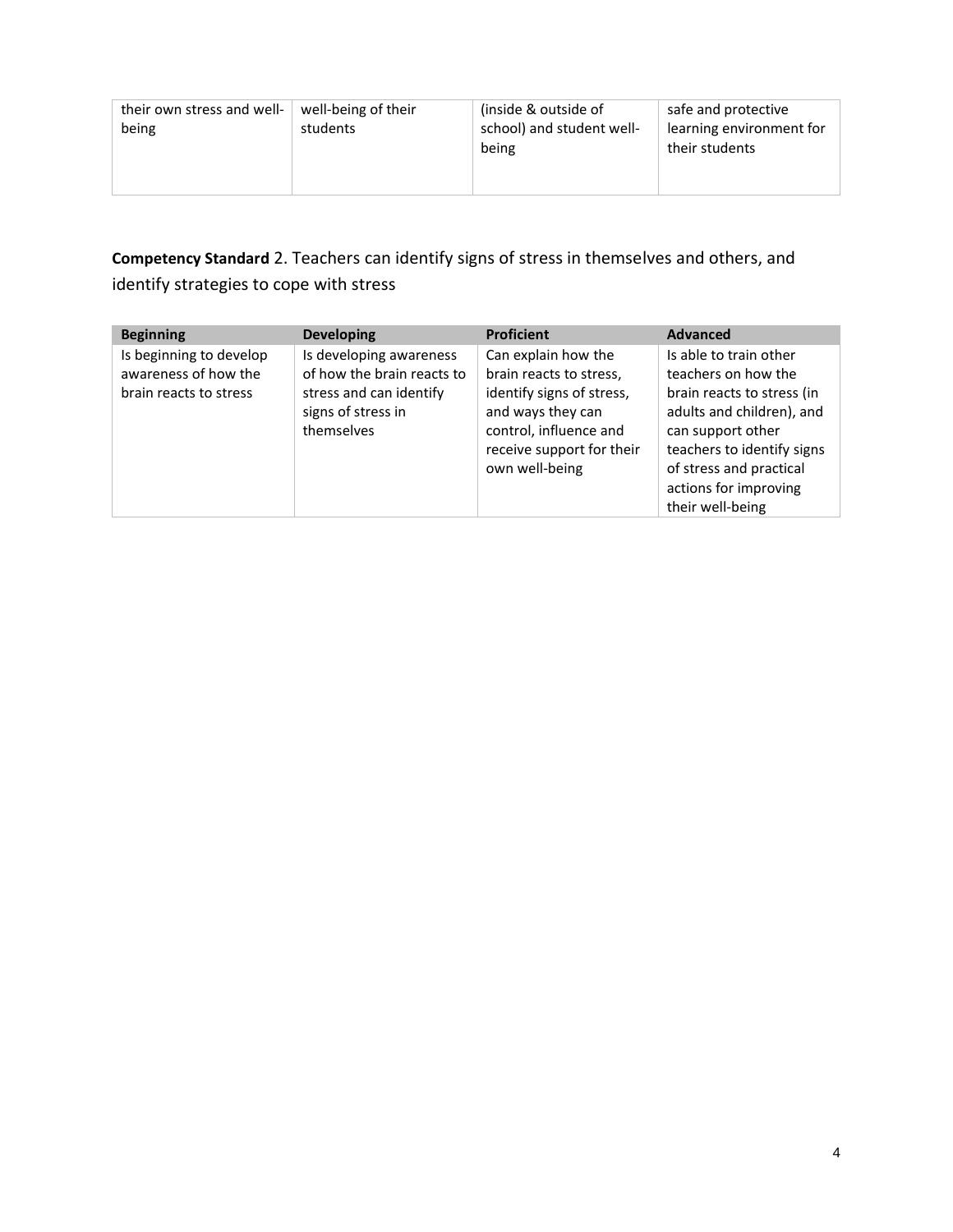# MODULE 2: WORKSHOP

#### **Aim of Workshop**

- Identify and describe the inter-relationship between teacher and student stress and well-being
- Begin shaping how teachers can positively react to stress through personal strategies and support from others

#### **Learning outcomes:**

At the end of this module participants will be able to:

- $\rightarrow$  Identify the positive and negative factors affecting their ability to do their job well
- $\rightarrow$  Define and explore well-being holistically
- $\rightarrow$  Know how the brain and body react to stress
- $\rightarrow$  Identify signs of stress in themselves and others
- $\rightarrow$  Clarify the relationship between teacher well-being and student well-being
- $\rightarrow$  Identify and differentiate between what teachers can control, can influence, and cannot control
- $\rightarrow$  Apply knowledge of signs of stress, risk and protective factors, available supports, and coping mechanisms

| <b>Outline</b>                                               | <b>Time</b>   |
|--------------------------------------------------------------|---------------|
| Introduction                                                 | 45-60         |
| Session 1: Teacher Well-Being & Work                         | 40 min        |
| Session 2: What is 'Stress'? How Does it Work?               | 40 min        |
| Session 3: Are You Stressed? Identifying the Signs of Stress | 35-40 min     |
| Session 4: How Does Stress Affect Teacher and Student Well-  | 45-60 min     |
| being?                                                       |               |
| Session 5: Identifying, Managing, and Coping with Stress     | 145 min       |
| <b>Total time</b>                                            | $5.5 - 6$ hrs |

#### **Relevant resources:**

- $\bullet$  Handout 1 Signs of Stress
- Handout 2 Mindfulness Activities
- Handout 3 Identifying Signs of Stress Scenarios
- Handout 4 Well-Being Strategies

#### **Required materials:**

- Flipchart paper/pen or Blackboard/chalk
- A4 paper (2x participant)
- Handouts
- Coloured markers/crayons
- Sticky notes (if available)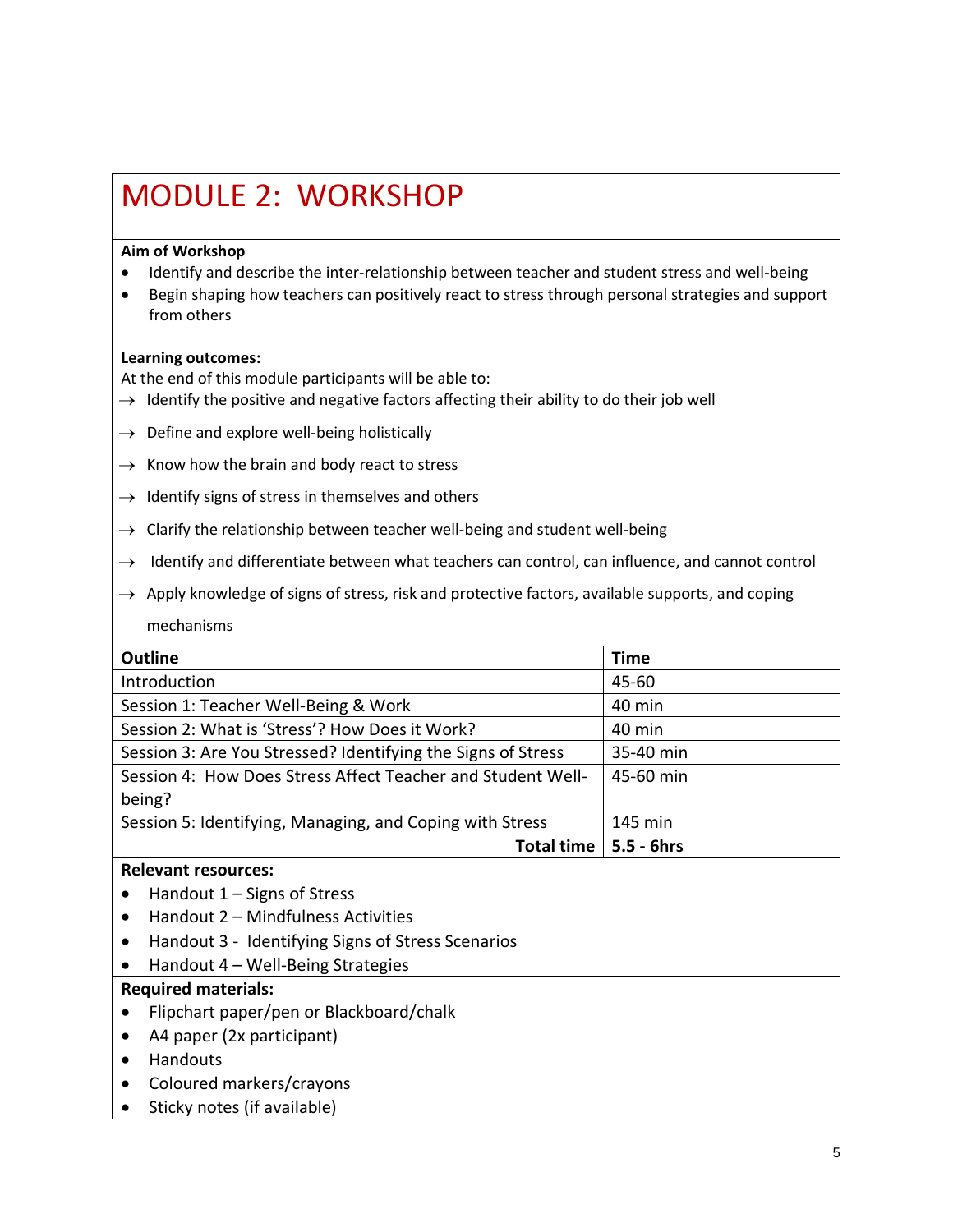• Balloon or watermelon (optional)

### **Preparation:**

- See instructions in each session
- Note a few sessions require facilitator to write out definitions/content on flip chart ahead of time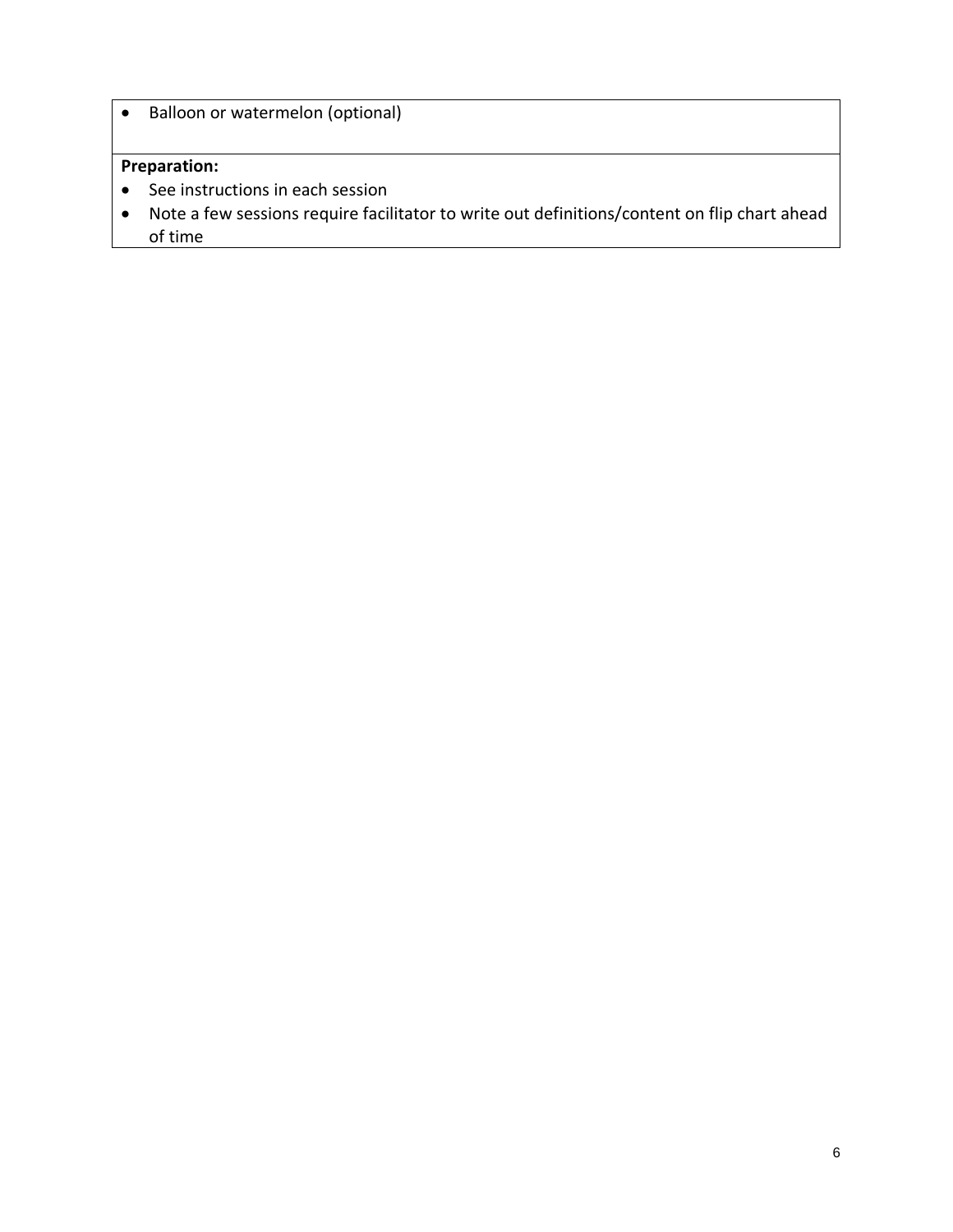### **MODULE 2 - WORKSHOP 1: TEACHER WELL-BEING**

| Workshop Facilitation Notes (Day $1 - 5.5$ to 6 hrs) |                                                                                                                                                            |  |  |  |
|------------------------------------------------------|------------------------------------------------------------------------------------------------------------------------------------------------------------|--|--|--|
| $45 - 60$ min                                        | <b>INTRODUCTION (45 - 60 min)</b>                                                                                                                          |  |  |  |
|                                                      | <b>Facilitation steps:</b>                                                                                                                                 |  |  |  |
|                                                      | Welcome participants<br>a.                                                                                                                                 |  |  |  |
|                                                      | Quick round of introductions to re-acquaint participants & facilitator<br>b.                                                                               |  |  |  |
|                                                      | Set Workshop Ground Rules (based on participants' suggestions)<br>$C_{\bullet}$<br>Recap/review topics & learning from previous workshop<br>d.             |  |  |  |
|                                                      | <b>Facilitator Note</b>                                                                                                                                    |  |  |  |
|                                                      | Request that participants sit with a new group so they are meeting, talking<br>with, and working with different people. You could ask them to sit with 2-3 |  |  |  |
|                                                      | new people they did not sit next to last time. Staying close to someone familiar                                                                           |  |  |  |
|                                                      | in the beginning is understandable, but participants need to practice their social<br>skills and knowledge sharing with others.                            |  |  |  |
|                                                      | SAY:                                                                                                                                                       |  |  |  |
|                                                      |                                                                                                                                                            |  |  |  |
|                                                      | Before we start with today's module, we should remind ourselves what<br>٠<br>was discussed in the last session                                             |  |  |  |
|                                                      |                                                                                                                                                            |  |  |  |
|                                                      | Is there a volunteer who would like to summarize the previous session?<br>DO:                                                                              |  |  |  |
|                                                      | Allow a volunteer to recap the previous session and fill in any gaps.                                                                                      |  |  |  |
|                                                      | Refer to the Expected Outcomes from Module 1 to ensure all are                                                                                             |  |  |  |
|                                                      | mentioned                                                                                                                                                  |  |  |  |
|                                                      | SAY:                                                                                                                                                       |  |  |  |
|                                                      | I hope you were all able to practice some of what you learned last time in<br>٠                                                                            |  |  |  |
|                                                      | your classrooms.                                                                                                                                           |  |  |  |
|                                                      | Does anyone have a successful experience that you would like to share?                                                                                     |  |  |  |
|                                                      | Does anyone have a challenging experience that you would like to share?                                                                                    |  |  |  |
|                                                      |                                                                                                                                                            |  |  |  |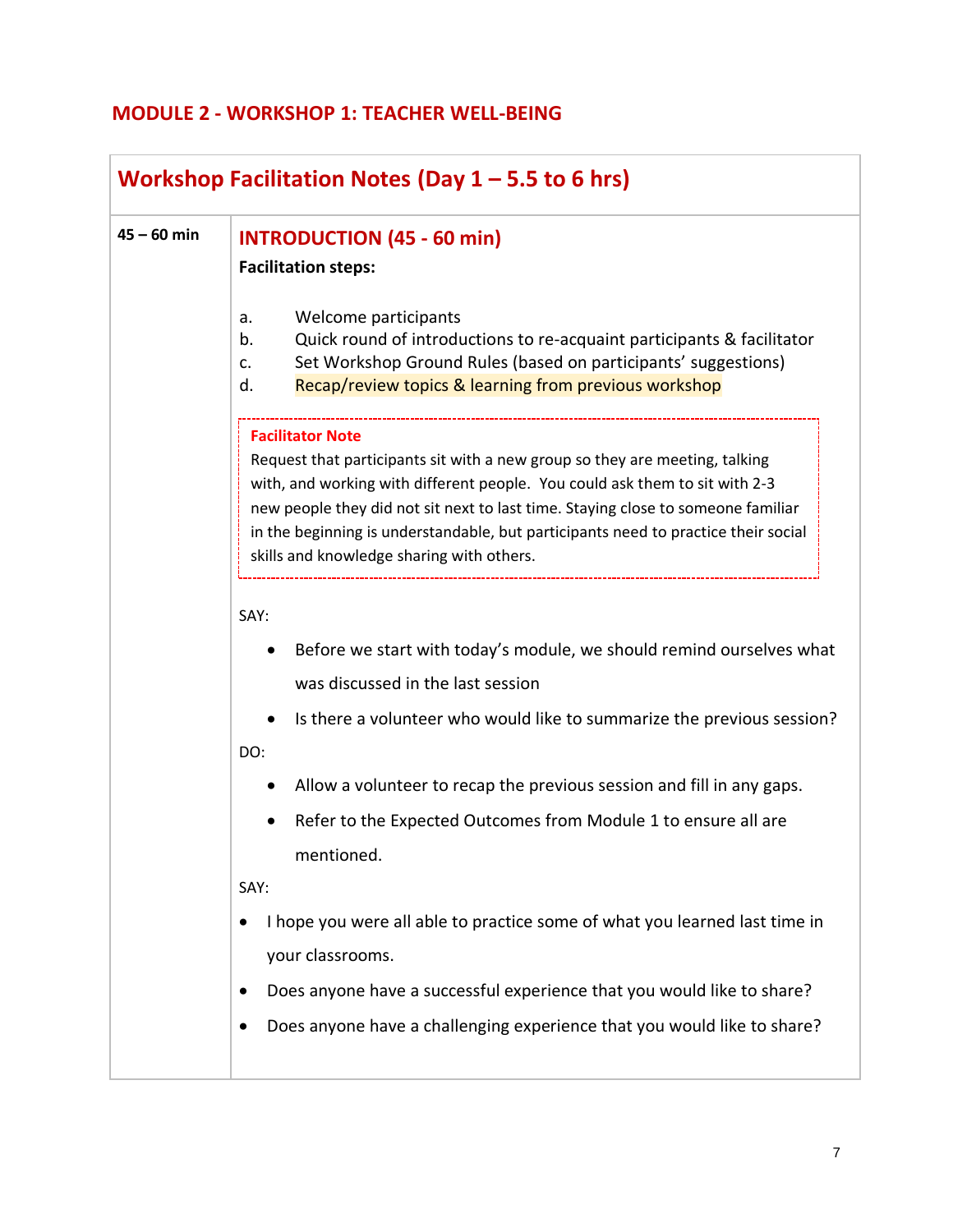#### **Facilitator Note**

If some participants did not apply anything from the first session in their classroom, initiate a discussion on why not (What are the barriers that prevented them from trying?).

Some participants will likely have had challenging experiences – be open to conversations about challenges and request advice from other participants on how such challenges can be addressed in the future. Do not attempt to respond to all challenges yourself; the other participants may have more concrete and context-appropriate advice.

e. Present the Aim and the Learning Outcomes of the Workshop (prepare on a Slide if using a PPT or a Handout/Flipchart if not)

#### **Aim of Workshop**

- Identify and describe the inter-relationship between teacher and student stress and well-being
- Begin shaping how teachers can positively react to stress through personal strategies and support from others

#### **Workshop Learning Outcomes:**

Explain the objectives for the session:

*By the end of this session, participants will be able to:* 

- $\rightarrow$  Identify the positive and negative factors affecting their ability to do their job well
- $\rightarrow$  Define and explore well-being holistically
- $\rightarrow$  Know how the brain and body react to stress
- $\rightarrow$  Identify signs of stress in themselves and others
- $\rightarrow$  Clarify the relationship between teacher well-being and student well-being
- $\rightarrow$  Identify and differentiate between what teachers can control, can influence, and cannot control
- $\rightarrow$  Apply knowledge to scenarios
- $\rightarrow$

Discuss the rubric for this learning objectives (Competency Standard in Resource 1)

Allow teachers time to assess themselves on the competency areas and discuss with a partner; answering the following questions: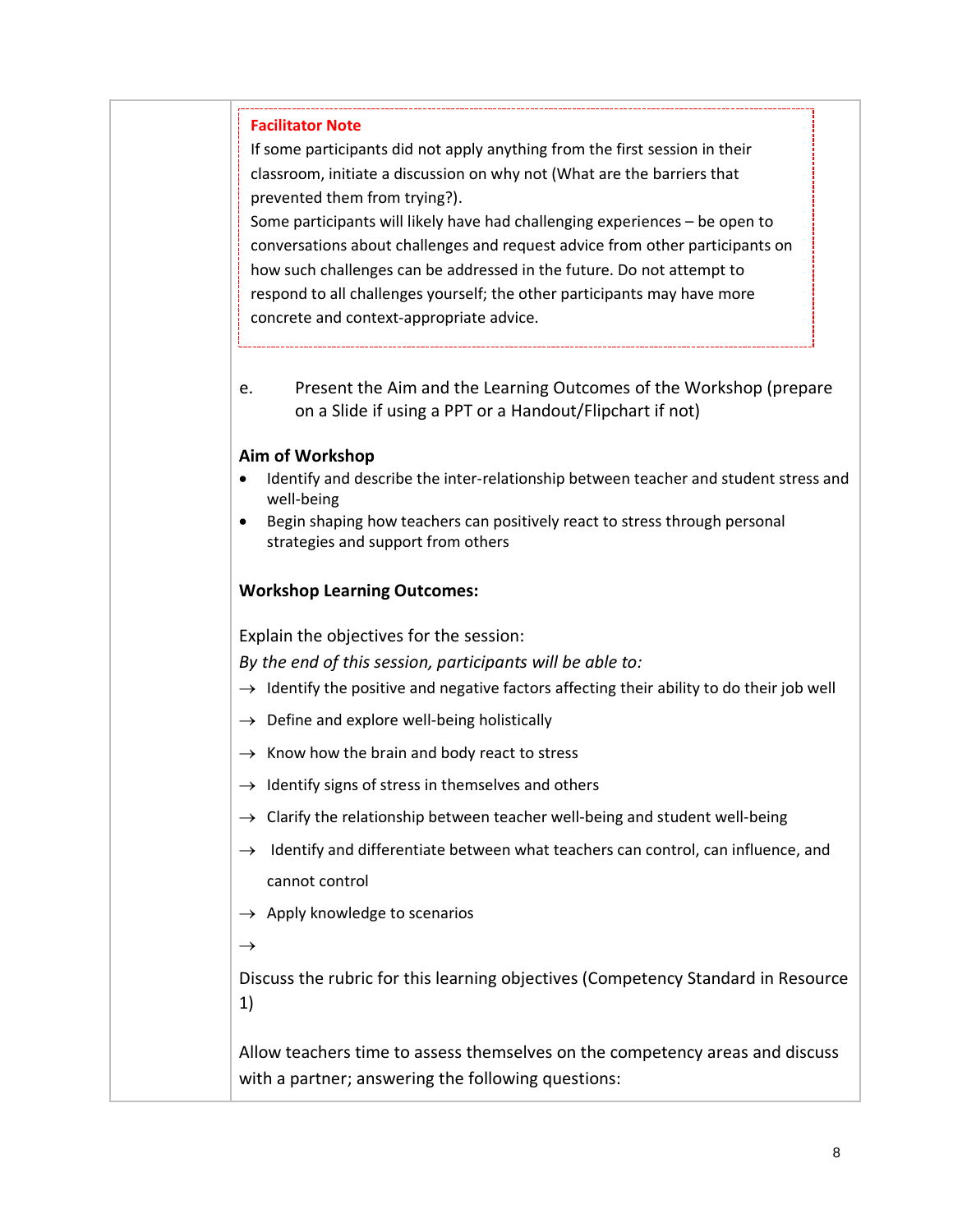|               | What level would you place yourself at? Why?                                            |  |  |
|---------------|-----------------------------------------------------------------------------------------|--|--|
|               | What more information, training, or practice would you need to get to                   |  |  |
|               | the next level?                                                                         |  |  |
|               | What else would you want to learn along these topics?                                   |  |  |
|               | MODLUE 2/SESSION 1: TEACHER WELL-BEING & WORK <sup>1</sup>                              |  |  |
|               |                                                                                         |  |  |
| <b>40 min</b> | <b>2.1: TEACHER WELL-BEING</b>                                                          |  |  |
|               | $\rightarrow$ Learning Objectives:                                                      |  |  |
|               | $\rightarrow$ Identify the positive and negative factors in each teacher's life, which  |  |  |
|               | affect their ability to do their job well                                               |  |  |
|               | $\rightarrow$ Identify the relationship between teacher's work and their well-being     |  |  |
|               | $\rightarrow$ Facilitator Notes:                                                        |  |  |
|               | $\rightarrow$ A key concept that teachers need to understand, both in relation to their |  |  |
|               | students, and themselves, is the concept of Well-being. The definition                  |  |  |
|               | provided is based on the definition in the Positive Discipline and Child-               |  |  |
|               | Friendly Classroom Management and Learning & Well-being in                              |  |  |
|               | Emergencies packages.                                                                   |  |  |
|               | $\rightarrow$ The session lays the foundation for each participant to reflect on their  |  |  |
|               | own life and work. The aim is to build on this personal reflection                      |  |  |
|               | throughout the module, in order to ultimately identify solutions and                    |  |  |
|               | actions which each teacher can incorporate into their practice.                         |  |  |
|               | $\rightarrow$ It is important to reinforce that the modules are safe spaces, and that   |  |  |
|               | reflection should be honest and personal, but that participants need only               |  |  |
|               | share with the group what they feel comfortable sharing.                                |  |  |
|               | <b>Preparation:</b><br>$\rightarrow$                                                    |  |  |
|               | $\rightarrow$ Prepare a flipchart with the definition of 'Well-being' provided below    |  |  |
|               | $\rightarrow$ Have a blank A4 sheet of paper and pen/pencil for each participant        |  |  |
|               |                                                                                         |  |  |

<sup>&</sup>lt;sup>1</sup> Adapted from TPD Module 5 on Teacher Self-Regulation & Stress Management (Day 1, Activity 1); which draws upon Session 3 page. 42 INEE, Training for Primary School Teachers in Crisis Contexts -Teachers Role and Well Being -Interagency Network for Education in Emergencies (INEE), March 2016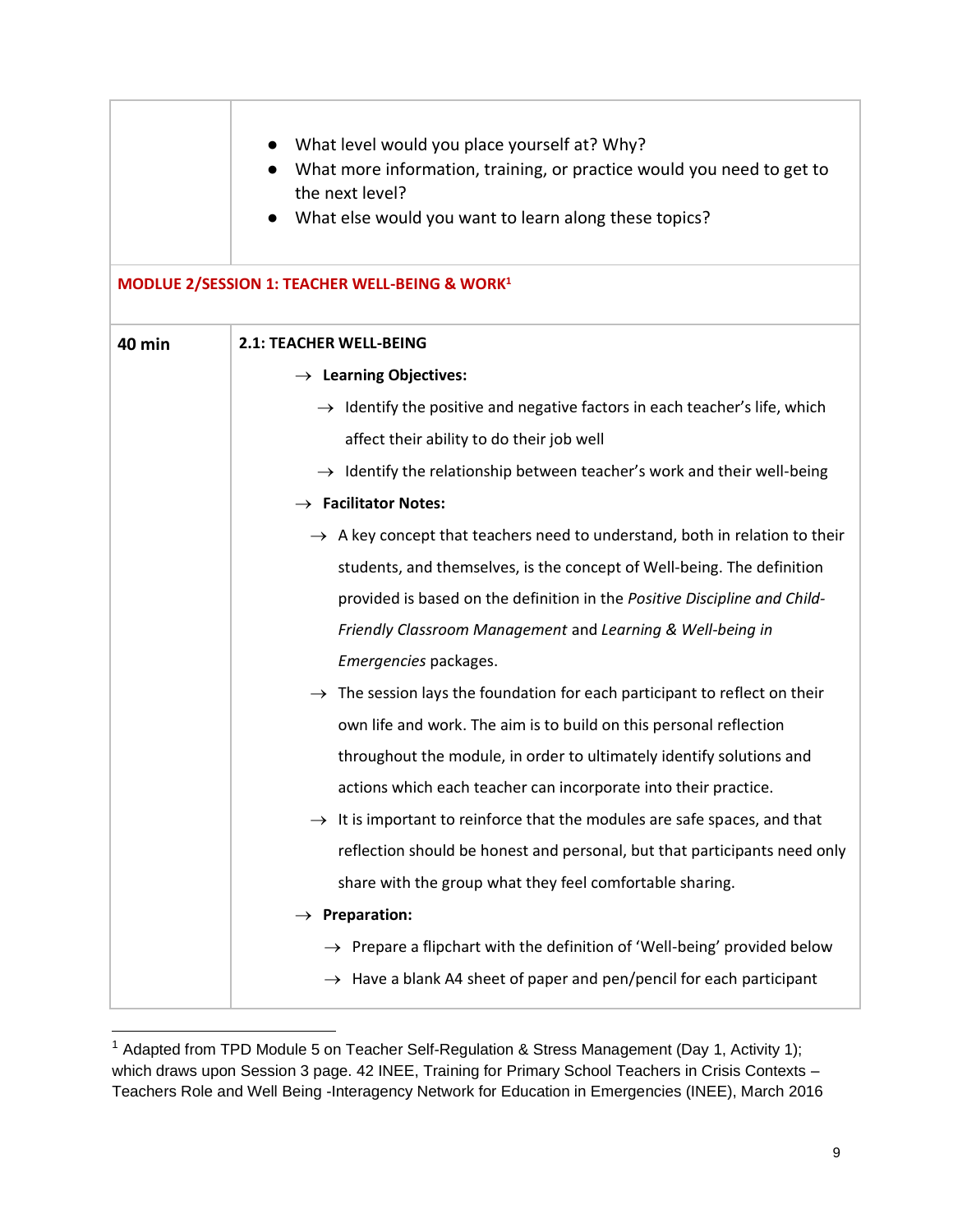#### **Activities:**

#### 1. SAY **(5 min)**

- **a.** As discussed in Module 1, there are many qualities & skills needed in order to be 'good' teacher; which includes supporting a safe and protective learning environment
- **b.** Now, let's explore what factors can make it easier OR more difficult to be a 'good' teacher who supports a safe and protective learning environment
- **c.** Take a sheet of paper. Quietly, and on your own, draw a table with two columns - one for the **positive factors** that help you to be a good teacher and one for the **negative factors** that make it harder for you to be a good teacher (i.e., to do your job well). For example, a positive factor might be supportive friends or colleagues, a negative factor might be sickness in the family or having too many books to mark. You have **(10 min).**

| <b>Positive Factors</b>        | <b>Negative Factors</b>    |
|--------------------------------|----------------------------|
| e.g. an achievement in studies | e.g. illness in the family |

#### 3. DO

- a. If participants are struggling to come up with ideas here are a few suggestions you can provide - Compensation, basic needs, respect, support, continuous professional development, initial training, basic needs, safety, learning materials, facilities, sense of humour, etc.
- b. Ask participants to volunteer to share any examples they feel comfortable sharing with the group. Note down examples on a flip chart for reference later. **(10 min)**
- 4. SAY (5 min)
	- a. As we can see, there are many factors that affect teachers' ability to do their job well. Some of these factors exist within the school setting, but others relate more to our personal lives. BUT all contribute to teacher **'WELL-BEING.'**
- 5. DO
	- a. Read the definition<sup>2</sup> of 'Well-being' from the flipchart you prepared before the workshop

#### **Definition -**

Well-being does not only refer to our physical health. It also refers to our emotional, social, and mental health. Well-being includes what is good for a person in many different ways. For example, it might include participating in a meaningful social role, feeling happy and hopeful, living according to your values, having positive social relations and a supportive environment, and feeling capable of dealing with challenges.

**Facilitator Note:**

<sup>2</sup> Note: Well-being definition merges definition provided in the Positive Discipline and LWiE packages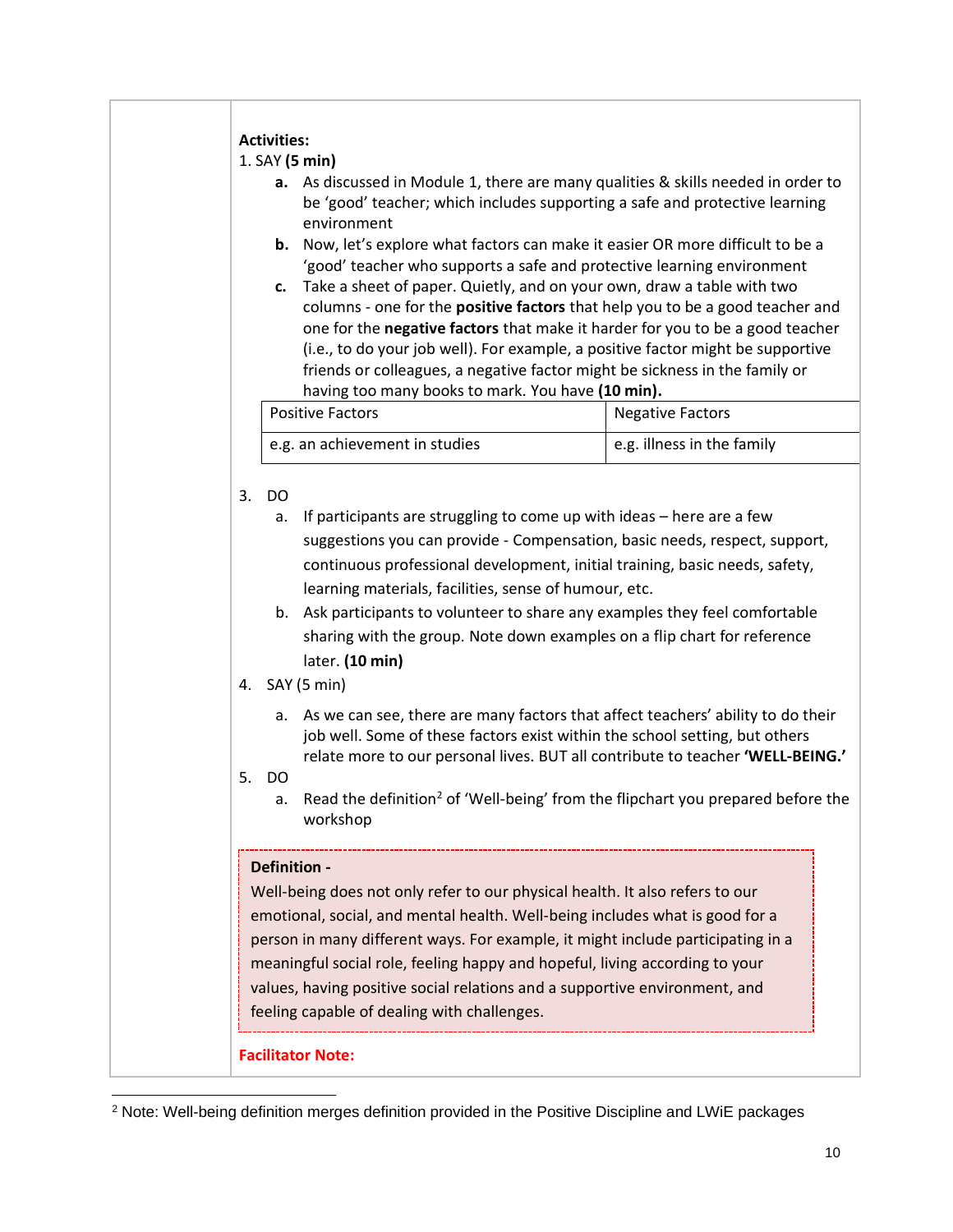Note that if the full definition feels too heavy for the participants, you can post a bulleted list of the aspects of Wellbeing instead (and read the full definition out loud to participants):

- **Physical, emotional, social, and brain health**
- **Meaningful participation in community**
- **Feeling happy and hopeful**
- **Positive relationships**
- **Supportive environment**
- **Feeling capable of dealing with challenges**

Throughout the workshop emphasize the interconnectedness of the different aspects of wellbeing.

- 6. SAY
	- a. Do you agree with this definition?
	- b. Is there anything you might add or change to the definition of 'well-being'?
- 7. DO
	- a. Note down any additional points that the group agrees should be added to the definition of 'well-being'. Try to reference some of the points added by the group in examples used in the remainder of the session.
	- b. Ask participants to return to their personal list of 'positive' and 'negative' factors affecting their ability to do their job well. Then ask them to look at the definition of well-being.
	- c. Ask for volunteers to share a positive OR negative factor on their personal list, and the dimension (or dimensions) of well-being that it relates to. For example, if a positive factor in their life is having a colleague who they can approach with questions and solve challenges, that relationship supports emotional well-being (i.e., feeling supported) and social well-being (i.e., having friends at work).  $(5 - 10 \text{ min})$ 
		- d. NOTE: You may find that participants identify some positive/negative factors as overlapping with more than 1 element of the well-being definition. This is OK.
		- e. Conclude by summarizing the key take-aways from this activity:
			- i. You experience things at work and at home which affect your ability to do your job well. Sometimes those things are positive, like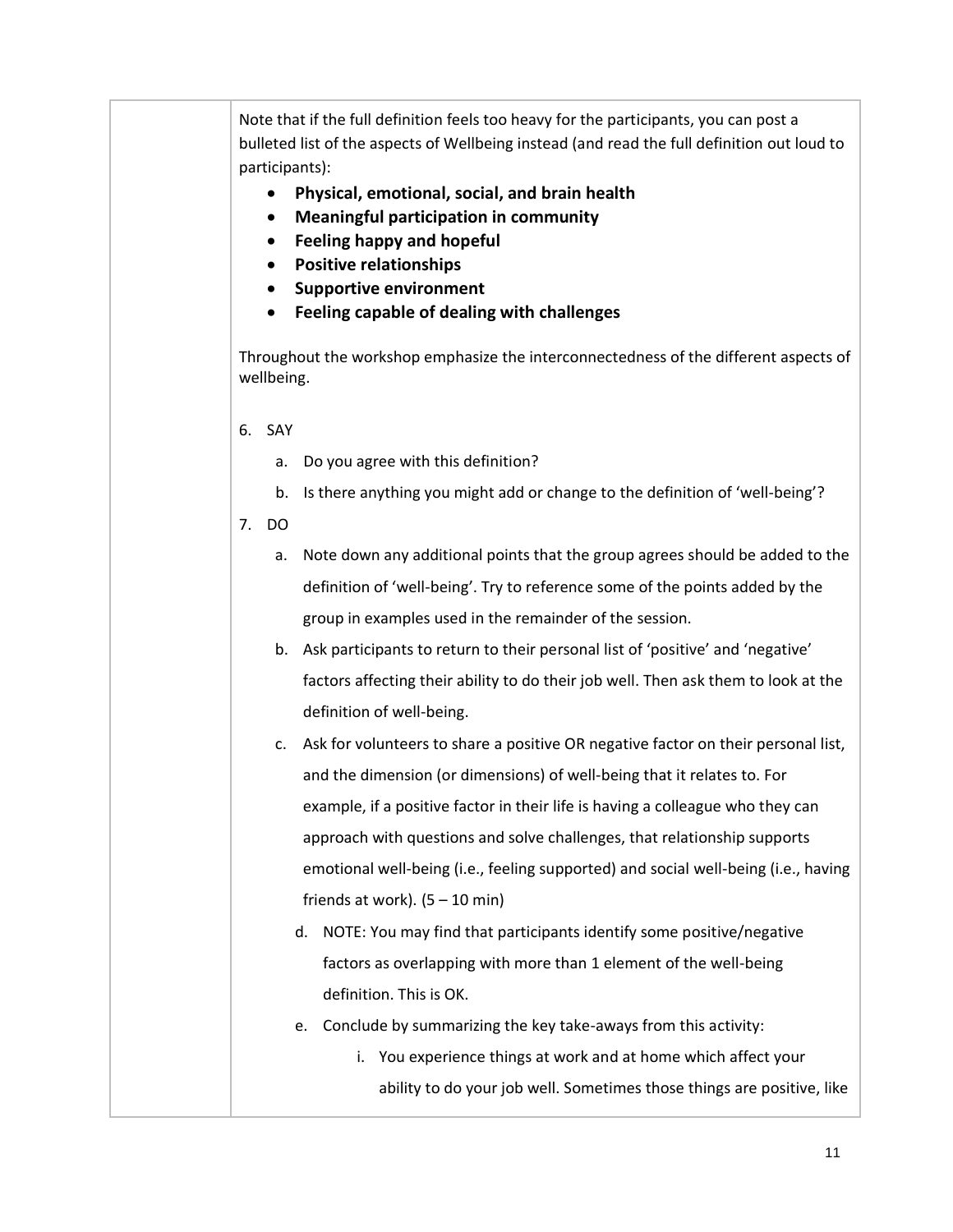|               | a supportive colleague or manager, and sometimes those things are<br>negative, like conflict or violence in your community.<br>The positive and negative influences in your life affect your ability<br>ii.<br>to do your job and ultimately your well-being. For example, when<br>you are scared or worried about something happening at home<br>(e.g., conflict with a family member, gang violence, etc.), it is<br>difficult to then come to work and feel happy and focused. Equally, |
|---------------|--------------------------------------------------------------------------------------------------------------------------------------------------------------------------------------------------------------------------------------------------------------------------------------------------------------------------------------------------------------------------------------------------------------------------------------------------------------------------------------------|
|               | when you feel overwhelmed at work (e.g., with marking), it can be<br>difficult to do things like engage meaningfully in your community or                                                                                                                                                                                                                                                                                                                                                  |
|               | undertake physical exercise.                                                                                                                                                                                                                                                                                                                                                                                                                                                               |
|               | iii.<br>When your well-being is compromised it affects all aspects of your                                                                                                                                                                                                                                                                                                                                                                                                                 |
|               | life, including your work.                                                                                                                                                                                                                                                                                                                                                                                                                                                                 |
|               |                                                                                                                                                                                                                                                                                                                                                                                                                                                                                            |
|               | MODULE 2/SESSION 2: What is 'stress' and how does it work? <sup>3</sup>                                                                                                                                                                                                                                                                                                                                                                                                                    |
|               |                                                                                                                                                                                                                                                                                                                                                                                                                                                                                            |
| <b>40 min</b> | 2.2: STRESS                                                                                                                                                                                                                                                                                                                                                                                                                                                                                |
|               | $\rightarrow$ Learning Objectives:                                                                                                                                                                                                                                                                                                                                                                                                                                                         |
|               | Know how the brain reacts to stress                                                                                                                                                                                                                                                                                                                                                                                                                                                        |
|               | $\rightarrow$ Explain how stress impacts our body                                                                                                                                                                                                                                                                                                                                                                                                                                          |
|               | Identify signs of stress                                                                                                                                                                                                                                                                                                                                                                                                                                                                   |
|               | <b>Facilitator Notes:</b>                                                                                                                                                                                                                                                                                                                                                                                                                                                                  |
|               | $\rightarrow$ Consider if your participants would benefit from having the small group                                                                                                                                                                                                                                                                                                                                                                                                      |
|               | discussions in single sex or mixed sex groups.                                                                                                                                                                                                                                                                                                                                                                                                                                             |
|               | $\rightarrow$ Refer back to factors affecting well-being that participants raised in                                                                                                                                                                                                                                                                                                                                                                                                       |
|               | previous session. While this session includes group activities, continue to                                                                                                                                                                                                                                                                                                                                                                                                                |
|               | bring discussions back to the individual participant and reflections on their                                                                                                                                                                                                                                                                                                                                                                                                              |
|               | own life and practice.<br><b>Preparation:</b><br>$\rightarrow$                                                                                                                                                                                                                                                                                                                                                                                                                             |

<sup>&</sup>lt;sup>3</sup> Adapted from Parenting without Violence, Positive Parenting Group Session 1.3 (can be found in section 6.1.A of the PwV Toolkit)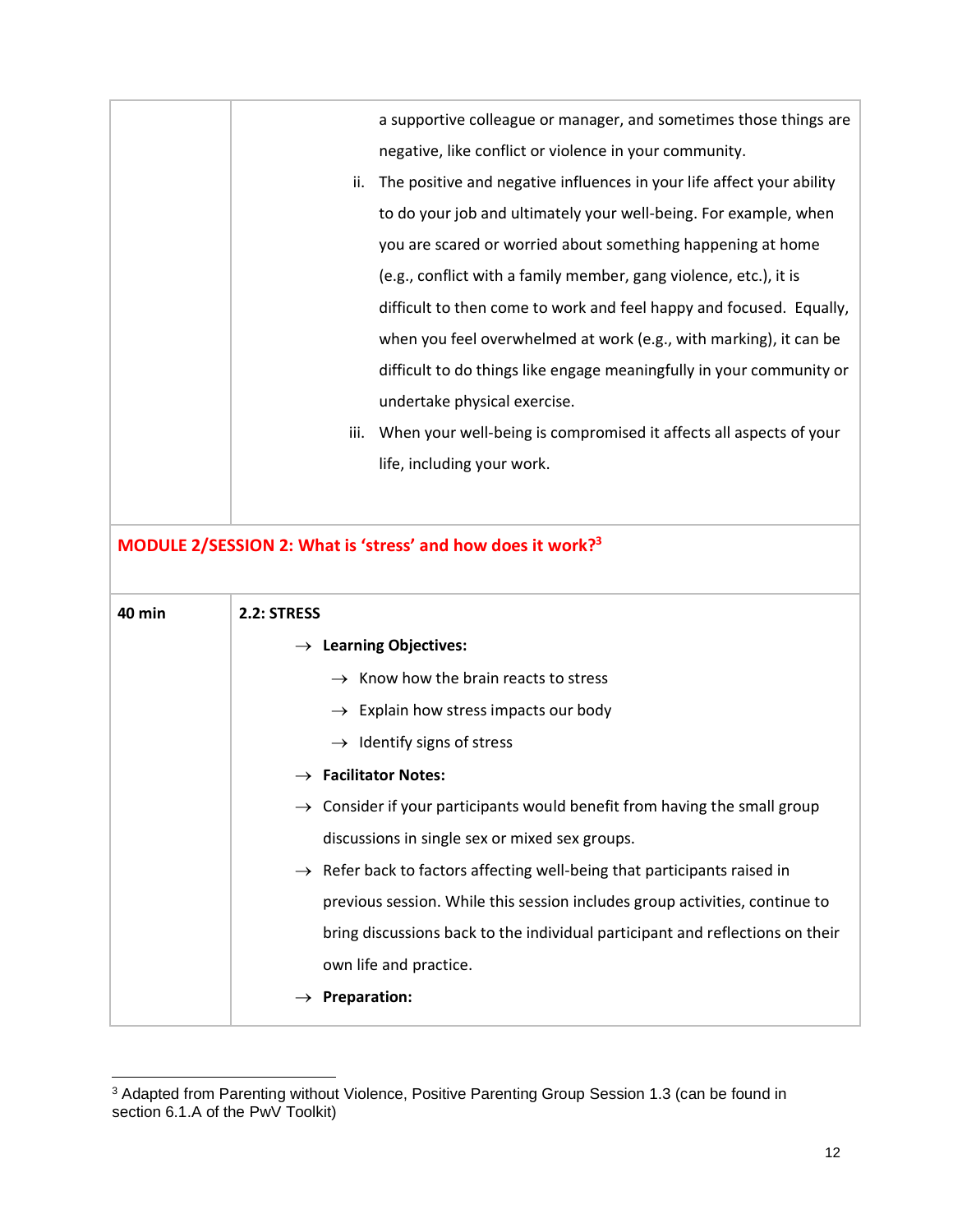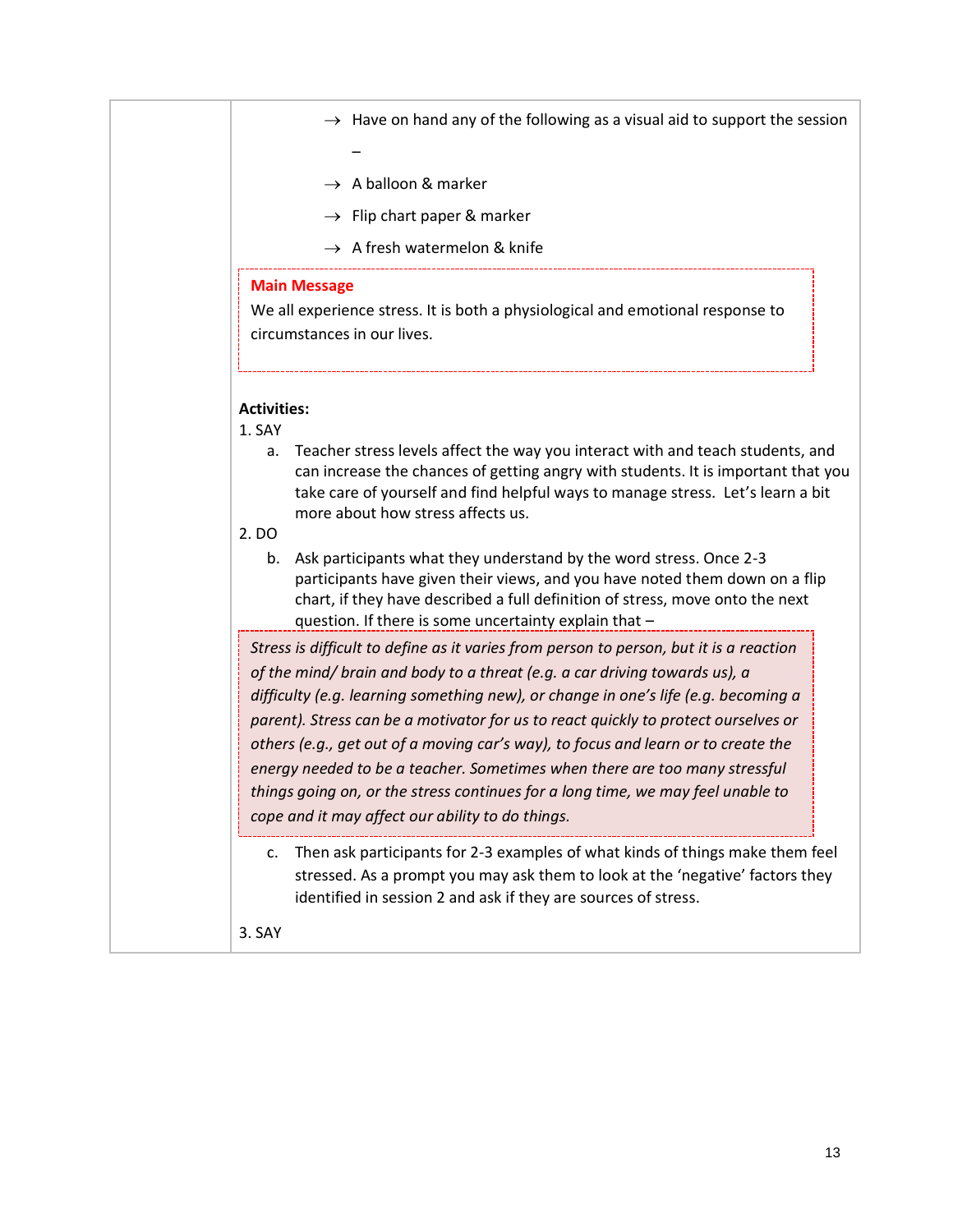*In emergencies, or when life is challenging for other reasons (use the examples which participants raised in previous session), this frustration and stress will increase.* 

*When we are stressed, it is difficult for us to stay in control of our emotions and we may do things that we did not intend to such as shouting at, or punishing, our students. However, it is important we understand that we can change this. We can change how we respond to our students by understanding how stress can affect us, and learning ways to cope with it.*

#### 4. DO (15 min)

d. Divide participants into small groups (e.g., 4-6 people). Explain that they will work together to consider the questions below. You will read each question one at a time, and allow around 3 minutes for participant discussions in between the questions and ask them to note down response on a flipchart.

#### 5. ASK

- e. Ask the following questions
	- *What are the day to day things children may do (both actions and showing emotions) that cause teachers to feel stressed? E.g. child crying, child fighting with other children, leaving stuff on the floor, not doing homework, not asking or responding to questions, etc.*
	- *What happens to your body when those stressful things happen? E.g. heart rate increases, perspire, talk loudly and quickly etc.*
	- *What happens to your emotions or feelings? E.g. feel angry, nervous, frustrated etc.*
	- *What might you say or do to your students when you are stressed? E.g. shout, call child names, hit child.*
	- *Are there differences in the ways you may respond to girls and boys?*
	- *Are there differences in the ways in which female and male teachers respond?*
	- *If you could manage your stress and stay calm, what else could you do with your students? How do you think your students would respond to these actions?*
- f. Once the groups have finished their discussions, invite one person from each group to give a short presentation to share the results of their discussions.

#### 6. SAY

- a. Different parts of our brain are responsible for different things. Plus there is a physical reaction going on in our brain when we are stressed which influences how we react.
- b. *(Show your open hand to the group, and fold your thumb over your palm).* If my hand were the brain, my thumb, or the amygdala, would be the emotional part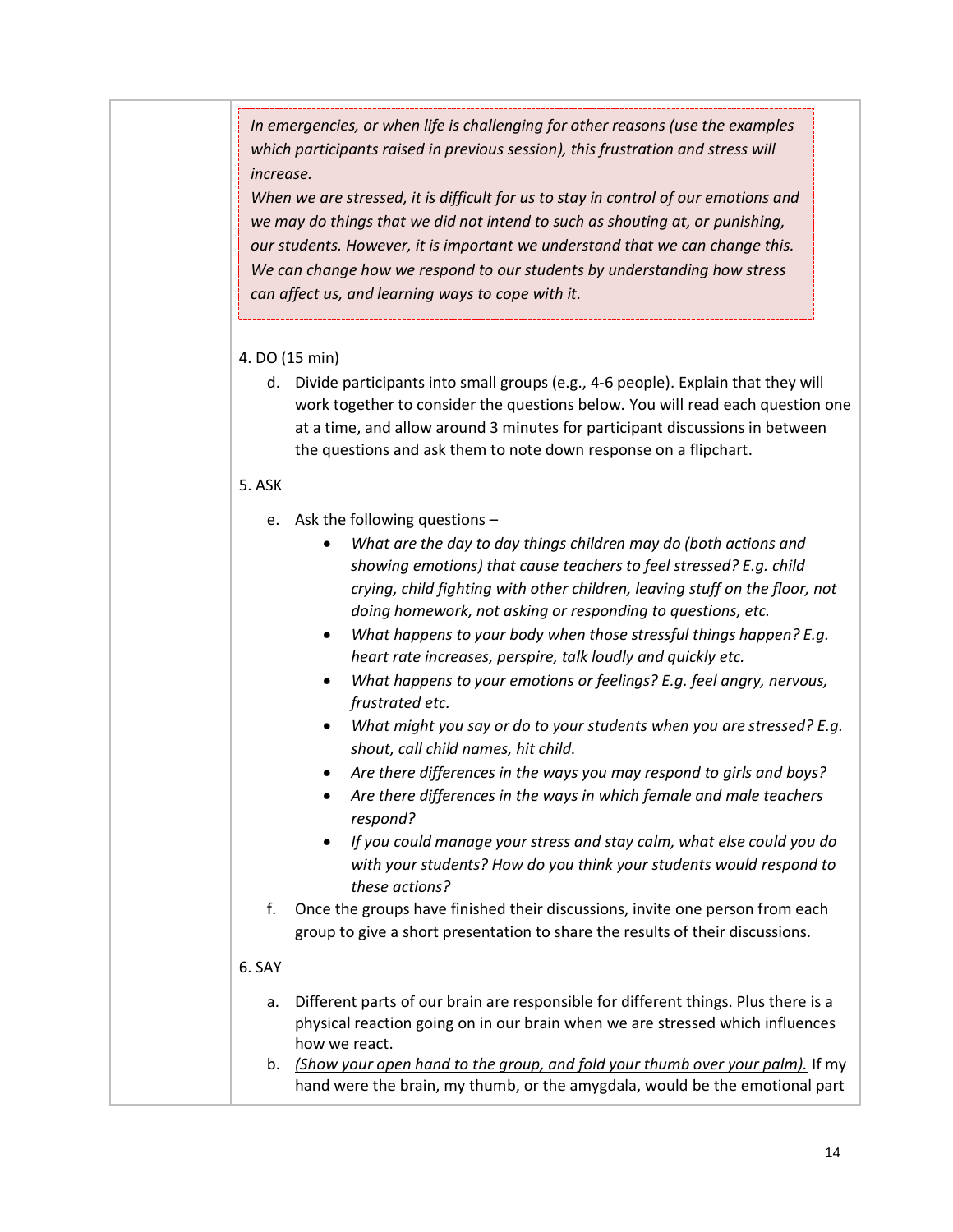of my brain. This Is the part of the brain responsible for feelings and emotions. It signals an emotional response which helps us to react to something quickly. When there is a threat, it sends a signal which triggers hormones which makes our blood pressure rise, heart beat increase and we react to something quickly on instinct.

- c. The top part of my brain (point to your four fingers), or the frontal lobe would be my fingers. This is the thinking and reasoning part of your brain. This is the part that helps us to make decisions and think rationally. It helps us determine consequences for our actions. Scientific studies have found that this is the last part of our brain to develop and that it is not fully developed until we reach the age of 25.
- d. *(Fold your fingers over your thumb)* When we are stressed or upset, we often immediately stop using our thinking brain and use our emotional brain instead (pop your fingers up and expose the thumb underneath). While this helps us to act quickly, it can also result in us doing or saying something that we regret.

#### 7. DO

- a. You may wish to use visual aids, like a photo, balloon or watermelon.
- b. Show a picture of the brain or use a cut watermelon or balloon. The right side of the picture is the front of the brain, so the person is "facing" toward the left. Stand in front of the picture, facing in the same direction, so participants can see how this brain would fit inside your head.
- c. If you use a balloon, draw on the three key parts of the brain involved in the stress response and keep this on the table to keep referring to in the positive parenting sessions. If you use a watermelon, you can do the same as with the balloon or picture, the 'uncut' side of the watermelon would be the back of the head. The thick white outer would be the Thinking Brain and the pink inner would be the Emotional Brain and the short stork would be the Action Brain.

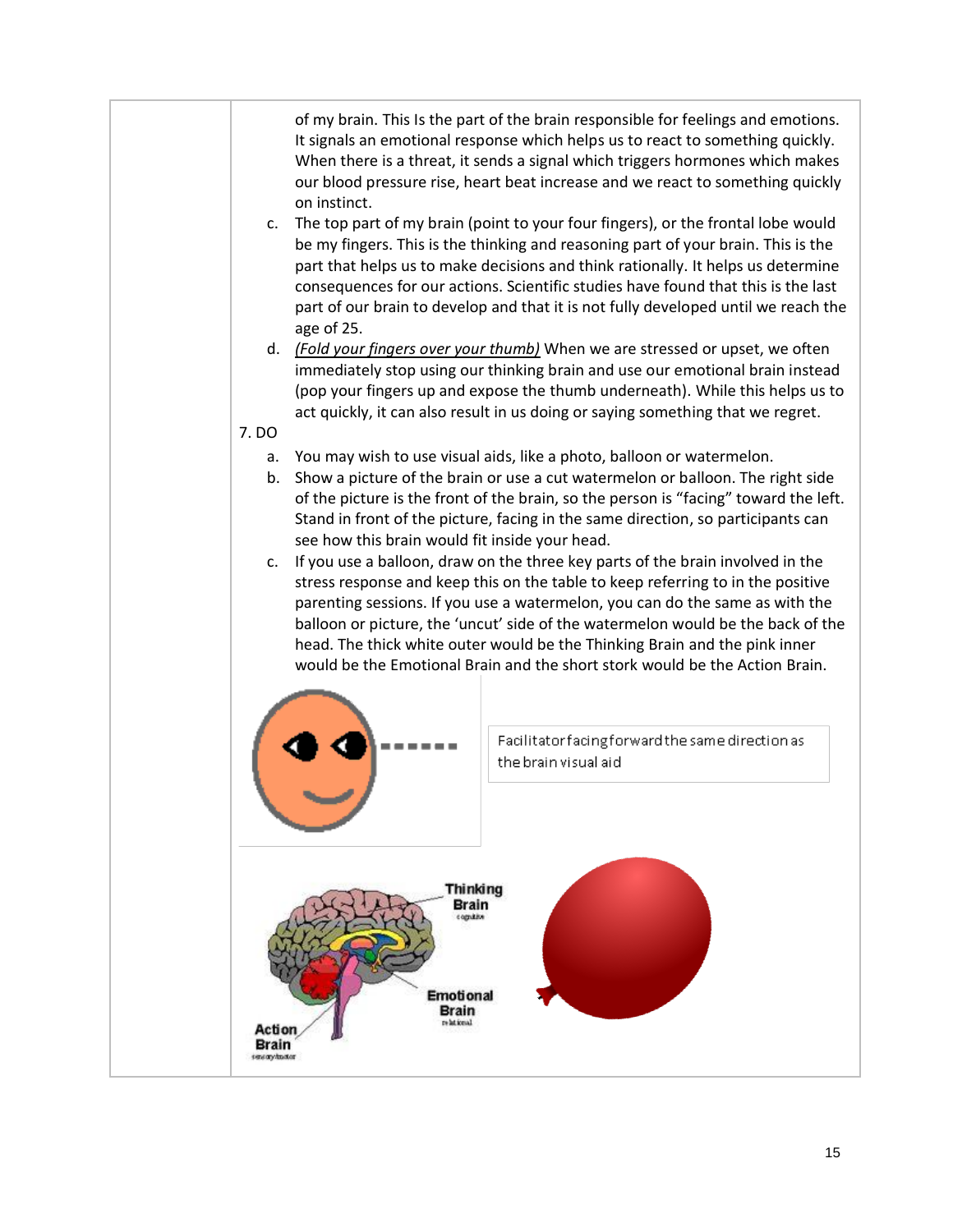

<sup>4</sup> Positive Discipline and Child- Friendly Classroom Management, Module 5, Day 1, Activity 3 – *What are signs of Stress?*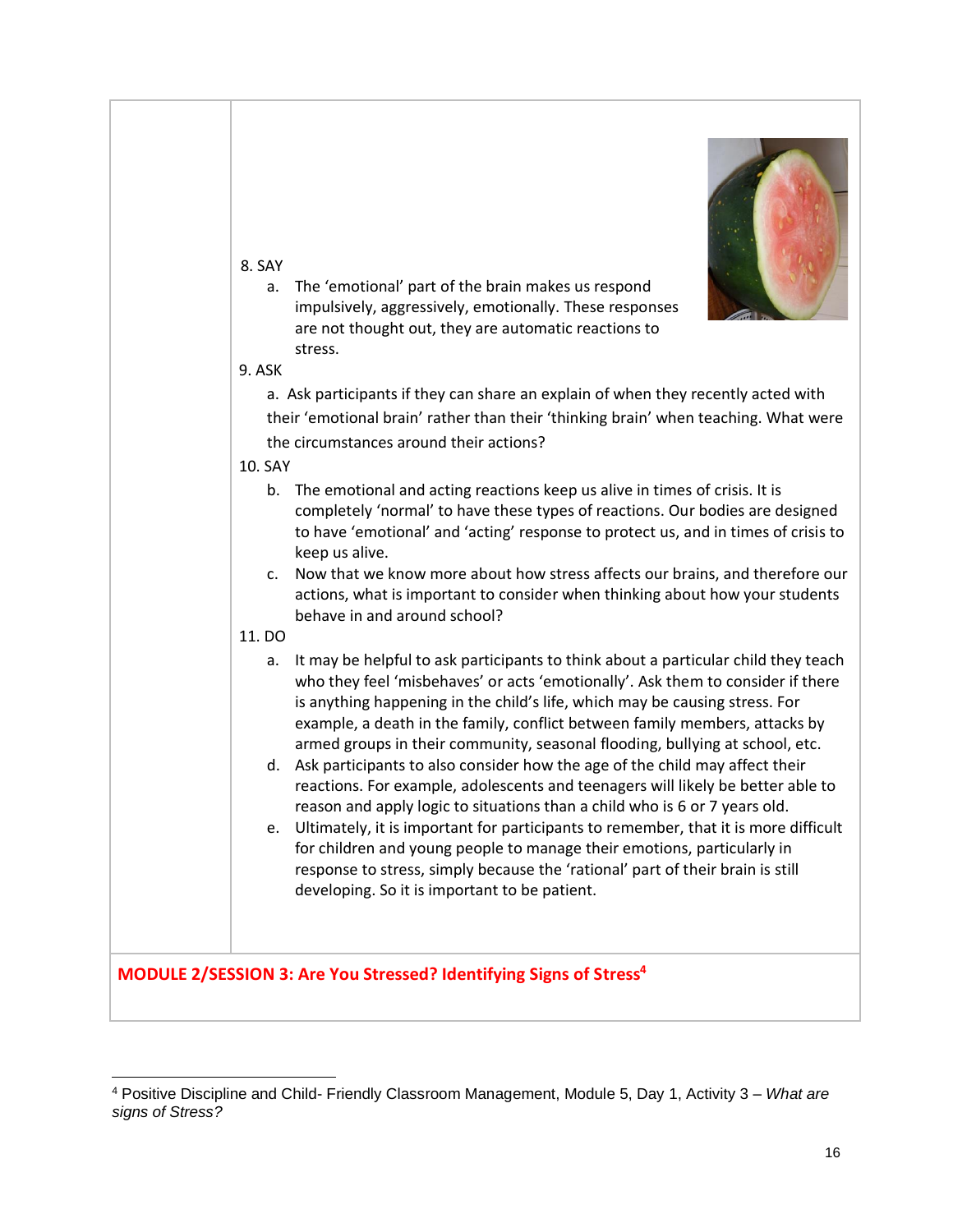| 35 - 40 min | 2.3: STRESS                                                                                                                                                                                                                                                                                                                                                                                                    |  |
|-------------|----------------------------------------------------------------------------------------------------------------------------------------------------------------------------------------------------------------------------------------------------------------------------------------------------------------------------------------------------------------------------------------------------------------|--|
|             | $\rightarrow$ Learning Objectives:                                                                                                                                                                                                                                                                                                                                                                             |  |
|             | $\rightarrow$ Identify signs of stress in yourself and others                                                                                                                                                                                                                                                                                                                                                  |  |
|             | $\rightarrow$ Facilitator Notes:                                                                                                                                                                                                                                                                                                                                                                               |  |
|             | $\rightarrow$ It is important that participants leave this activity feeling like they know                                                                                                                                                                                                                                                                                                                     |  |
|             | who and where to go to for support if they need it.                                                                                                                                                                                                                                                                                                                                                            |  |
|             | $\rightarrow$ If participants are comfortable enough, prompt them to share their                                                                                                                                                                                                                                                                                                                               |  |
|             | experiences with the identified 'supports' in their community. If something                                                                                                                                                                                                                                                                                                                                    |  |
|             | or someone is not helpful, what alternatives are available?                                                                                                                                                                                                                                                                                                                                                    |  |
|             | $\rightarrow$ Preparation:                                                                                                                                                                                                                                                                                                                                                                                     |  |
|             | $\rightarrow$ Make a copy of the 'Signs of Stress' Handout for each participant to fill                                                                                                                                                                                                                                                                                                                        |  |
|             | in                                                                                                                                                                                                                                                                                                                                                                                                             |  |
|             |                                                                                                                                                                                                                                                                                                                                                                                                                |  |
|             | <b>Main Message</b><br>If teachers are experiencing extreme levels of stress they need to try to find<br>additional support. Teachers do not need to handle stress on their own. Ask<br>other teachers, speak to the Principal.                                                                                                                                                                                |  |
|             | <b>Activities:</b><br>1. SAY                                                                                                                                                                                                                                                                                                                                                                                   |  |
|             | Teaching can be a stressful job, and stress can affect our well-being. Everyone<br>a.<br>reacts to stress differently, being able to recognize your own stress symptoms<br>may help you manage stress better and improve your well-being. Remember<br>feeling distressed or stressed is not a sign of personal weakness or lack of<br>professionalism – it is our body's way of reacting to factors around us. |  |
|             | 2. DO (25-30 min)                                                                                                                                                                                                                                                                                                                                                                                              |  |
|             | b. Ask participants to refer to the Handout - Signs of Stress. Explain that the<br>handout lists some common signs of stress, and asks participants to rate their<br>levels of stress.                                                                                                                                                                                                                         |  |
|             | Tell participants that they have 10 minutes to complete the handout. They<br>c.<br>should do so quietly and independently, and answer honestly.                                                                                                                                                                                                                                                                |  |
|             | When participants are done, ask if anyone would like to share their reflections<br>d.<br>from this activity. You may prompt by asking questions like: Are there any signs<br>of stress in the handout that you were surprised by (i.e., you didn't realize were<br>signs of stress)? Do you think the result accurately reflects how you feel? (5-10<br>min)                                                   |  |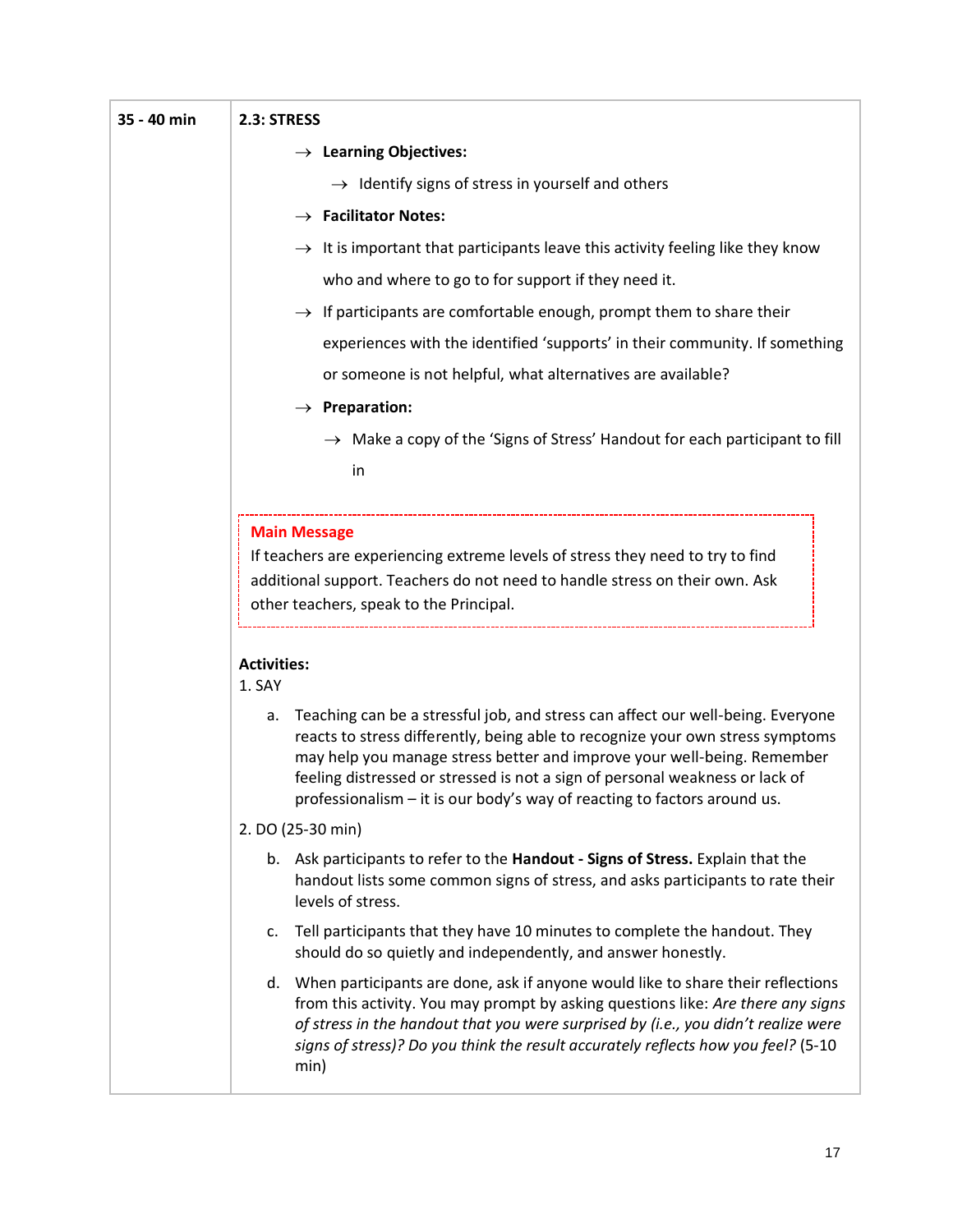|               | e. Ask participants to brainstorm together who (e.g., coaches, principal, peers,<br>family, counsellors) and where (e.g., health facilities, community centres, places<br>of worship) teachers in their community can go to for support. Make sure<br>participants document names and contact details in their handbook, for their<br>own reference now or in the future. Also ask participants to share with each<br>other, (if they can), how helpful these supports are in practice. (10 min) |  |  |
|---------------|--------------------------------------------------------------------------------------------------------------------------------------------------------------------------------------------------------------------------------------------------------------------------------------------------------------------------------------------------------------------------------------------------------------------------------------------------------------------------------------------------|--|--|
|               | f.<br>Note – if it seems like there are not very many supports available, you can note<br>that by being part of this training program, hopefully, participants will feel like<br>they can reach out to each other for support.                                                                                                                                                                                                                                                                   |  |  |
|               | 3. SAY                                                                                                                                                                                                                                                                                                                                                                                                                                                                                           |  |  |
|               | Our well-being is affected by stress. Stress is influenced by many factors and is<br>g.<br>not static. You may not feel stressed today, but then something happens and<br>you feel stressed. It is important to regularly reflect on your own well-being and<br>stress levels. Return to this activity every few months, and, when needed seek<br>out support from the people and services we just discussed.                                                                                    |  |  |
|               | MODULE 2/SESSION 4: How does stress affect teacher and student well-being <sup>5</sup> ?                                                                                                                                                                                                                                                                                                                                                                                                         |  |  |
| $45 - 60$ min | 2.4: TEACHER & STUDENT WELL-BEING                                                                                                                                                                                                                                                                                                                                                                                                                                                                |  |  |
|               | $\rightarrow$ Learning Objectives:                                                                                                                                                                                                                                                                                                                                                                                                                                                               |  |  |
|               | $\rightarrow$ Identify how stress on teachers can affect the risk and protective                                                                                                                                                                                                                                                                                                                                                                                                                 |  |  |
|               | factors in student's lives                                                                                                                                                                                                                                                                                                                                                                                                                                                                       |  |  |
|               | $\rightarrow$ Draw clear connections between teacher well-being and student well-                                                                                                                                                                                                                                                                                                                                                                                                                |  |  |
|               | being                                                                                                                                                                                                                                                                                                                                                                                                                                                                                            |  |  |
|               | $\rightarrow$ Facilitator Notes:                                                                                                                                                                                                                                                                                                                                                                                                                                                                 |  |  |
|               | $\rightarrow$ It is important to acknowledge that there are many stakeholders inside and                                                                                                                                                                                                                                                                                                                                                                                                         |  |  |
|               | outside of schools, who affect teacher and student well-being.                                                                                                                                                                                                                                                                                                                                                                                                                                   |  |  |
|               | $\rightarrow$ The focus of this activity is on the relationship between teachers and                                                                                                                                                                                                                                                                                                                                                                                                             |  |  |
|               | students specifically, and their respective well-being                                                                                                                                                                                                                                                                                                                                                                                                                                           |  |  |
|               | $\rightarrow$ Preparation:                                                                                                                                                                                                                                                                                                                                                                                                                                                                       |  |  |
|               | $\rightarrow$ Flip chart and markers                                                                                                                                                                                                                                                                                                                                                                                                                                                             |  |  |
|               |                                                                                                                                                                                                                                                                                                                                                                                                                                                                                                  |  |  |

<sup>55</sup> Activity 2.3 'The Wellbeing Tree' from Learning and Well-Being in Emergencies Teacher Training Guide 2018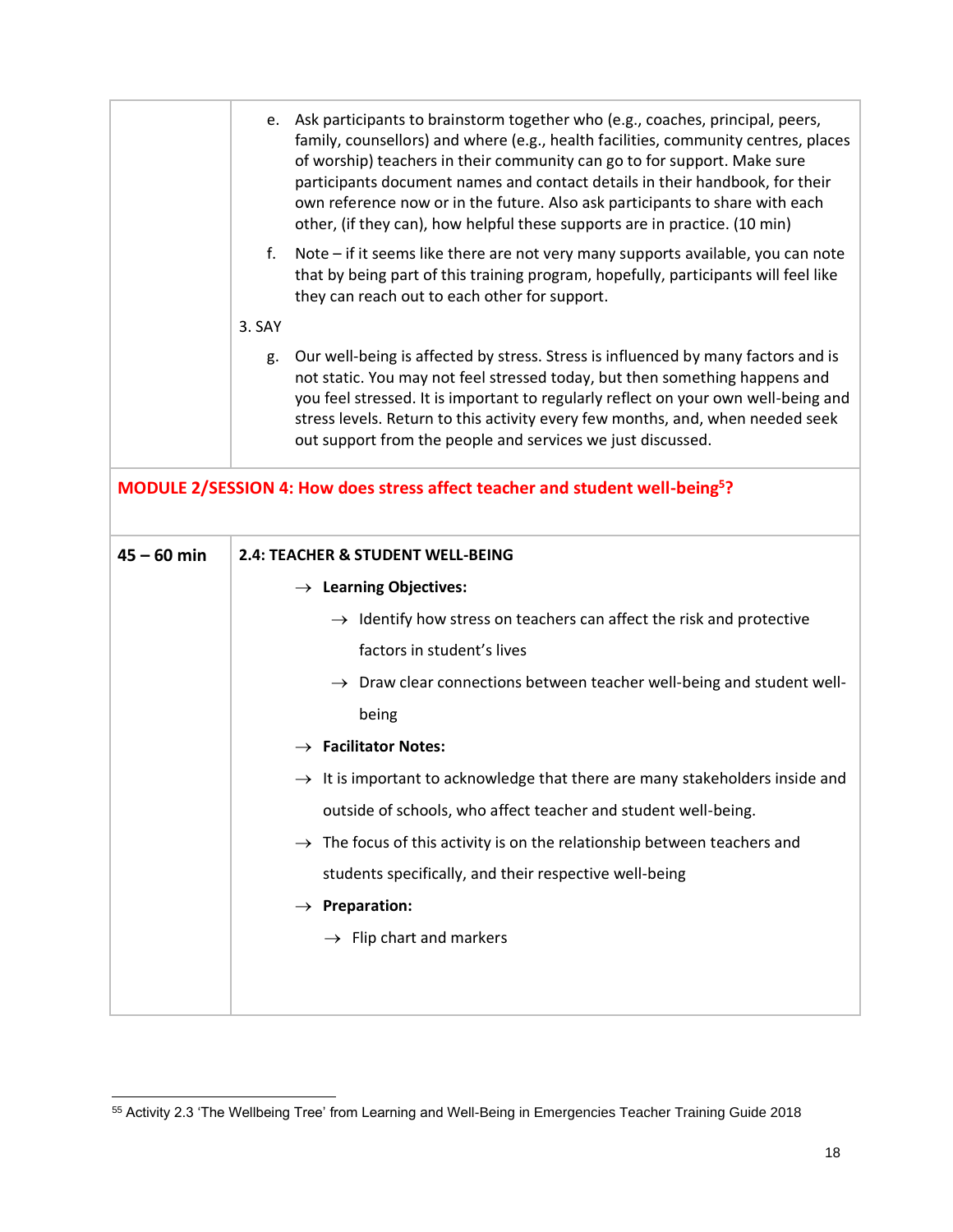#### **Main Message**

As a teacher you are likely to feel some stress related to your work, and the behaviours your students are demonstrating. In addition, you and your family members may be directly affected by distressing events, and you may need some support to process your own experiences. Stress is a natural reaction in response to the physical and emotional challenges you encounter. **The stress you are feeling can have an impact on others, including your students**. Often it is possible to manage stress and take care of your own well-being. Other times, you may need to seek additional help from a professional.

#### **Activities:**

1. SAY (10 min)

- a. As discussed earlier in this module, as teachers, you have positive and negative factors in your lives that affect your ability to do your job well. Often the negative factors cause stress.
- b. In order for you to stay motivated and to be a positive influence on children and their learning, it is important that you build up the positive factors and address those, which are having a negative effect on your well-being.

#### 2. DO

c. Remind participants to look at their personal list of positive and negative factors affecting their ability to do their job well (session 2.1)

#### 3. SAY

- d. Ensuring your well-being (*point to the well-being definition you wrote on a flipchart in session 2.1)*, or in other words, your emotional, social, physical, and spiritual health, can help improve your sense of happiness and pride at work and at home.
- e. When you are happy and proud of what you do, you are more likely to be good, supportive teachers to your students.
- f. When you are suffering from stress, it can be difficult to think clearly and to be a positive and supportive influence on your students. Under such circumstances, you may be quicker to use anger or violence in the classroom (i.e., use your 'emotional' rather than your 'rational' brain), potentially putting children at risk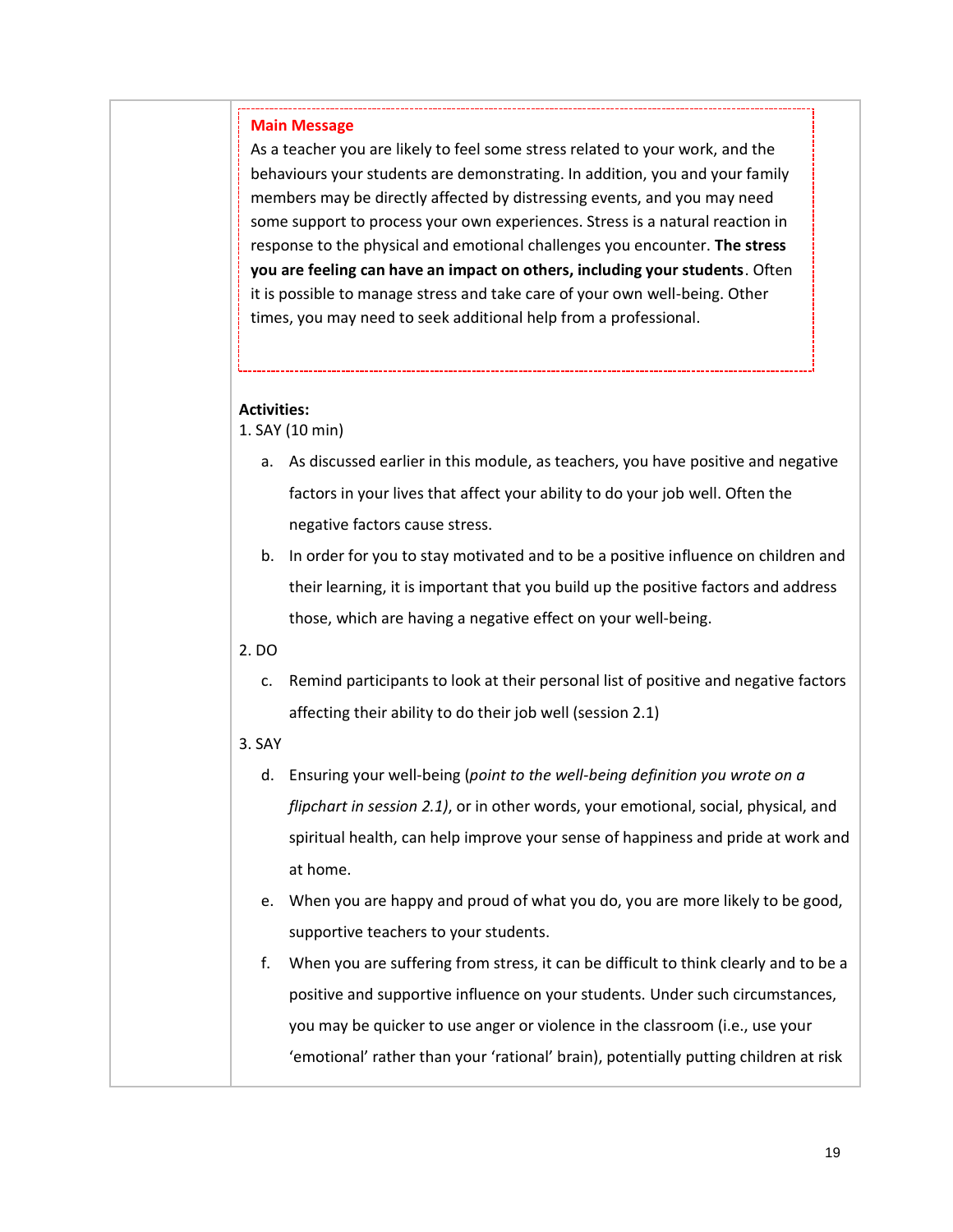of harm. And/or making it harder for you to protect students from additional risks and hazards in their lives.

- 4. DO (20 30 min)
	- a. Divide participants into groups of 4-5.
	- b. Provide each group with a flipchart paper and some markers.
	- c. Explain that this activity will look at the risks and protective factors for children, and while there are many stakeholders who contribute to these factors, the focus here will be on the relationship between teachers and students.
	- d. Explain that this activity will include several steps. Instruct participants to listen to the instructions carefully – as you will proceed step-by-step together.
- 5. SAY:
	- e. Step One is for you to draw a large, simple outline of a tree on your paper.

#### **Facilitator Note**

Display an example of a large, simple tree at the front of the room. As you read each step of the instructions, add an example to the sample tree so that participants can visualize what you are describing. Feel free to use an example of a tree that is contextualized to the local environment (for example, a palm tree).



#### 6. SAY:

- f. Teachers can be a both a source of risk and protection for children.
- g. This tree will include examples of risks and protective factors, and how they can both be present in any given situation.
- h. You will be drawing and labelling the stump/roots, the trunk, the branches/leaves of the tree, and the fruits.
- i. Imagine a challenge that your community has faced, or could face (e.g., displacement, a hurricane, an earthquake, gang violence, armed occupation,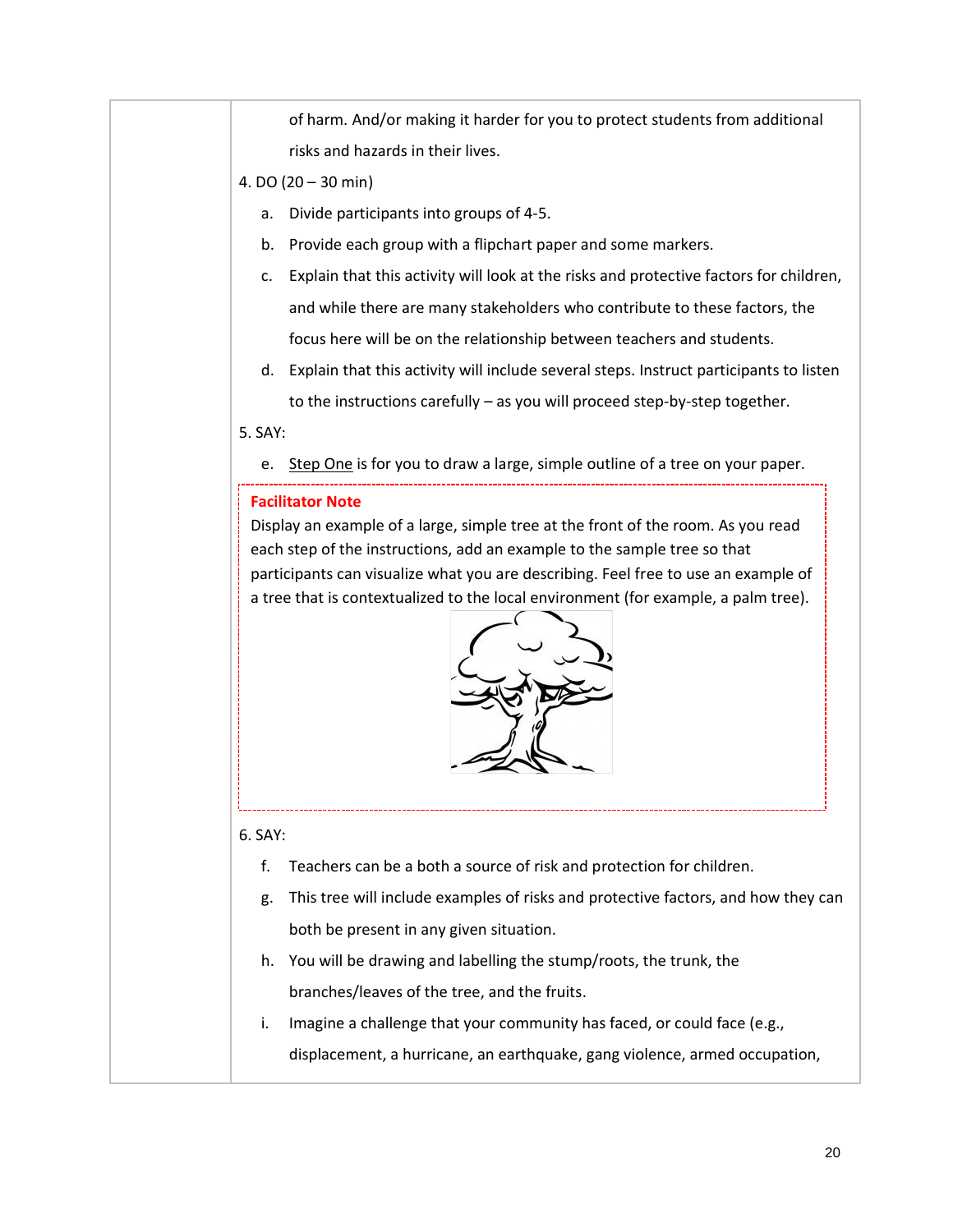|    | harmful gender norms, sexual and gender-based violence, etc.). How has                                                                      |
|----|---------------------------------------------------------------------------------------------------------------------------------------------|
|    |                                                                                                                                             |
|    | it/could it impact your community, and in particular, teachers?                                                                             |
| j. | Step Two is to write the problem and its consequences for your community and                                                                |
|    | teachers at the bottom of the tree - write these on the stump/roots.                                                                        |
|    |                                                                                                                                             |
|    | [Pause to allow each group to complete the step]                                                                                            |
|    | k. Step Three is to list the ways that the situation can impact teachers' priorities                                                        |
|    | and responsibilities - write these on the trunk of the tree.                                                                                |
|    | [Pause to allow each group to complete the step]                                                                                            |
| I. | Step Four is to write the types of harm and problems that teachers could do to                                                              |
|    | children in such circumstances - write these on the branches/leaves of the tree.                                                            |
|    | [Pause to allow each group to complete the step]                                                                                            |
|    |                                                                                                                                             |
|    | m. Step Five is to write the different ways teachers could protect children - draw                                                          |
|    |                                                                                                                                             |
|    | these as small fruits coming off the tree.                                                                                                  |
|    | [Pause to allow each group to complete the step]<br><b>Facilitator Note</b>                                                                 |
|    | Examples of roots/stump (problems and consequences):<br>Community has been hit by an earthquake, buildings destroyed,                       |
|    | many killed                                                                                                                                 |
|    | There is ongoing fighting in the country and the community is                                                                               |
|    |                                                                                                                                             |
|    | between community members                                                                                                                   |
|    | Examples of trunk (teacher priorities and responsibilities):                                                                                |
|    | directly affected – many people live in fear and there are tensions<br>Teachers lose loved ones                                             |
|    | Teachers are worried for the safety of their family                                                                                         |
|    |                                                                                                                                             |
|    | additional financial worries<br>Examples of branches/leaves (harm to children):                                                             |
|    | Teachers may use corporal punishment in class                                                                                               |
|    | Teachers do not come to school                                                                                                              |
|    | Teachers are not properly trained                                                                                                           |
|    | Examples of fruits (protection for children):                                                                                               |
|    | Teachers' families have suffered losses and, as a result, they have<br>A source of care and support<br>Refer to professional care as needed |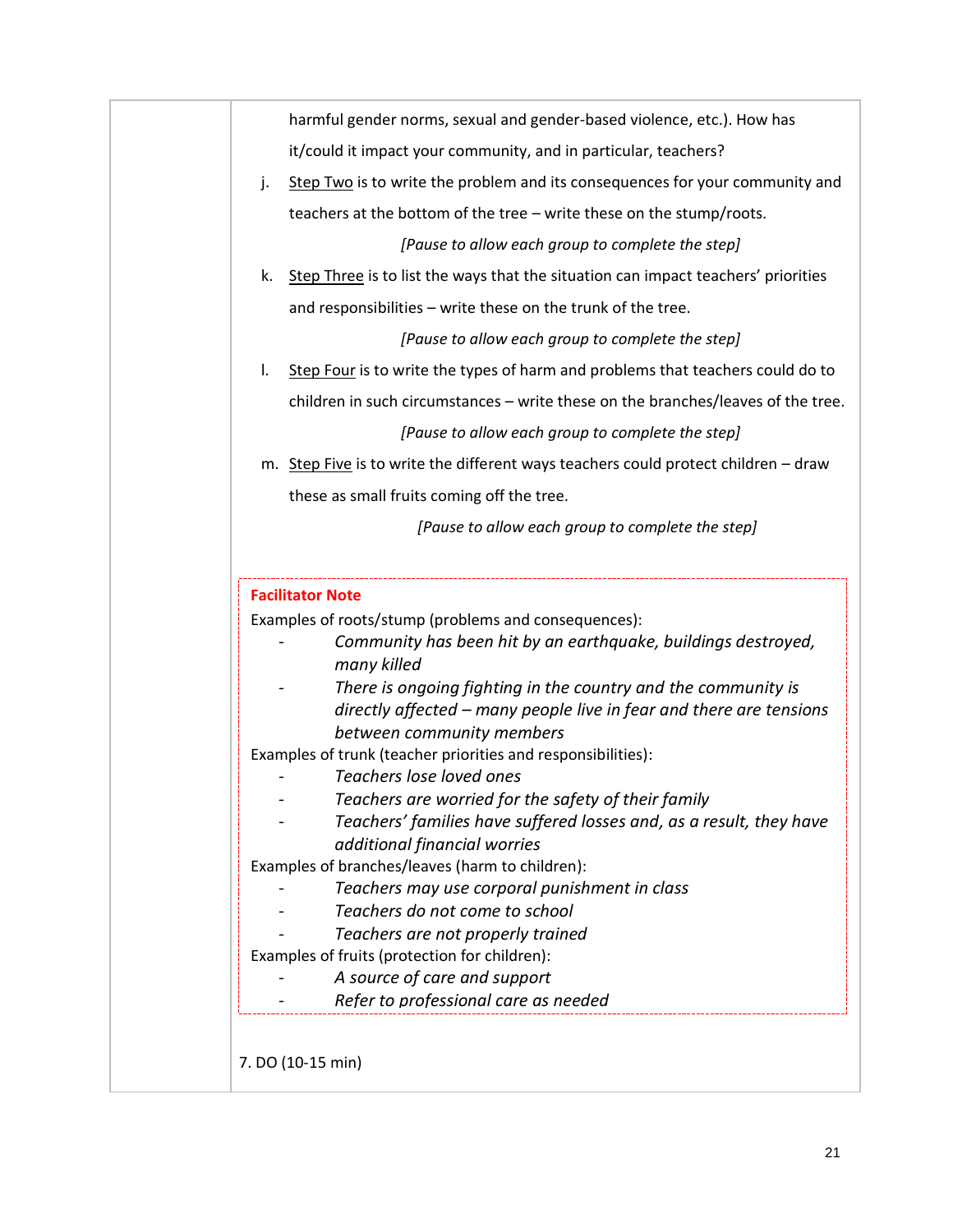|  |    | а. | Ask one group to present their tree. Then just ask the rest of the participants if |
|--|----|----|------------------------------------------------------------------------------------|
|  |    |    | they have anything 'new' or different to add based on their group's discussion.    |
|  |    | b. | As participants are presenting and discussing ask the following to prompt deeper   |
|  |    |    | reflection;                                                                        |
|  |    |    | Under what circumstances is a teacher harmful? When are they<br>i.                 |
|  |    |    | protectors?                                                                        |
|  |    |    | ii. How do teacher priorities and responsibilities affect teacher behaviour        |
|  |    |    | towards students (harmful vs. protector)?                                          |
|  |    |    | When looking at the challenges/problems in the community, can you<br>iii.          |
|  |    |    | identify any that affect most or all of the community (i.e., not just              |
|  |    |    | teachers)?                                                                         |
|  | 8. |    | SAY (5 min)                                                                        |
|  |    |    | c. When thinking about teacher and student well-being, it is important to take a   |
|  |    |    | step back and look at the whole picture (i.e., the roots, trunk, branches/leaves,  |
|  |    |    | and fruit). This helps us to see the interconnection between all the factors in    |
|  |    |    | teachers' and students' lives.                                                     |
|  |    | d. | In some cases, we can see that teachers and students are experiencing similar      |
|  |    |    | stress; for example, after a natural disaster, armed conflict/attack on schools).  |
|  |    |    | When this is the case, everyone's well-being in the community is at risk.          |
|  |    | e. | However, we also know that this is when our brains, and children's brains, go      |
|  |    |    | into survival mode. Responses/actions become less rational and more                |
|  |    |    | emotional, and the potential for frustration, conflict and even harmful behaviour  |
|  |    |    | increases. This is also true when individual teachers are experiencing personal    |
|  |    |    | stress which others may not (i.e., loss of a family member, an unsupportive        |
|  |    |    | manager, sexual and gender-based violence).                                        |
|  |    | f. | Regardless, children must always be protected. Which means, student AS WELL        |
|  |    |    | AS teacher well-being should be a priority.                                        |
|  |    | g. | In the next session, we will discuss and brainstorm practical ways to manage       |
|  |    |    | your stress and improve your day-to-day well-being and work.                       |
|  |    |    |                                                                                    |
|  |    |    |                                                                                    |

### **MODULE 2/ SESSION 5: Identifying, Managing and Coping with Stress**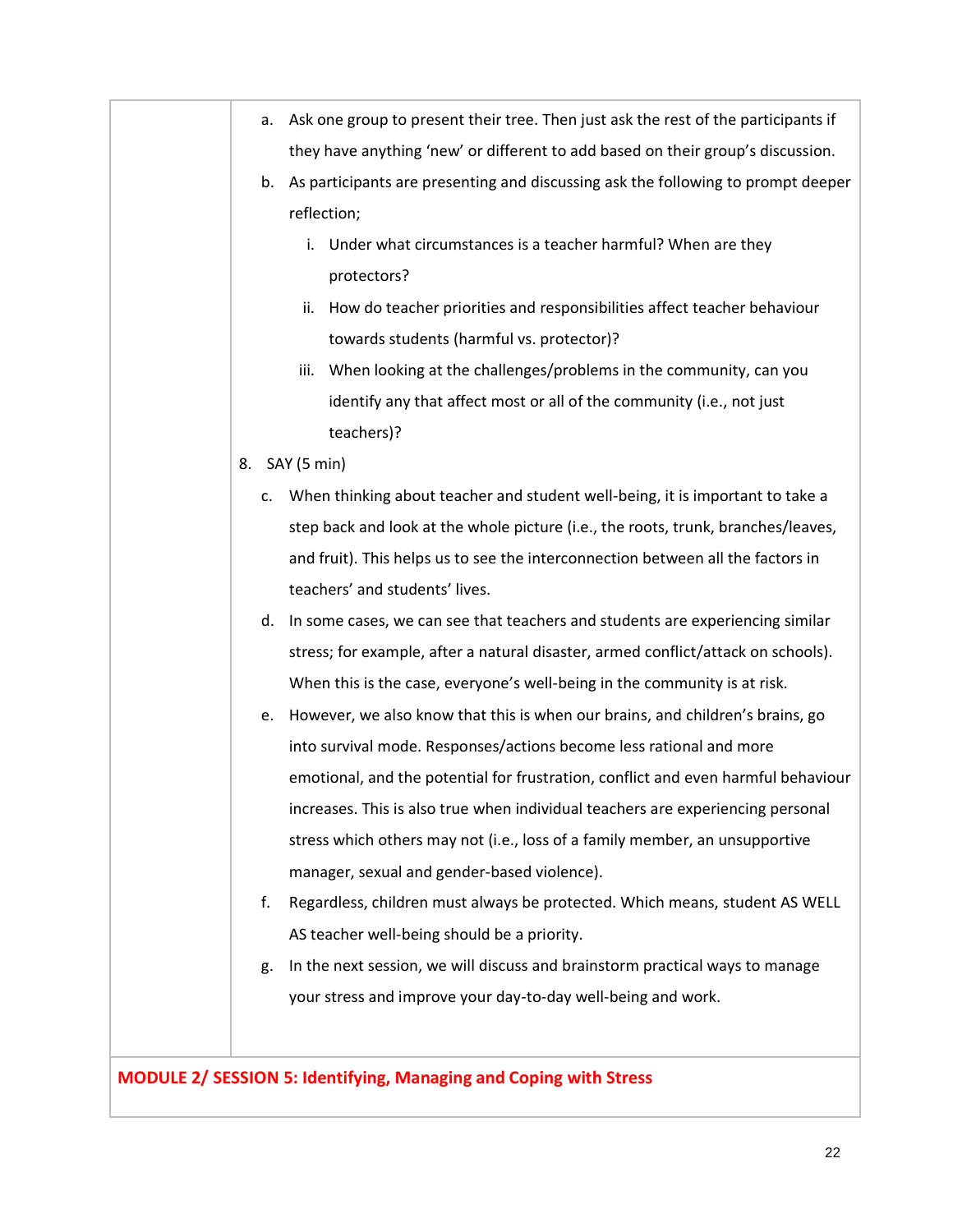| 145 min | <b>2.5: DEALING WITH STRESS</b>                                                                                                                                           |  |  |  |  |  |
|---------|---------------------------------------------------------------------------------------------------------------------------------------------------------------------------|--|--|--|--|--|
|         | $\rightarrow$ Learning Objectives:                                                                                                                                        |  |  |  |  |  |
|         | $\rightarrow$ Identify and differentiate between what teachers can control, can                                                                                           |  |  |  |  |  |
|         | influence, and cannot control                                                                                                                                             |  |  |  |  |  |
|         | $\rightarrow$ Apply knowledge of signs of stress, risk and protective factors, available                                                                                  |  |  |  |  |  |
|         | supports, and coping mechanisms                                                                                                                                           |  |  |  |  |  |
|         | $\rightarrow$ Facilitator Notes:                                                                                                                                          |  |  |  |  |  |
|         | This activity is meant to be positive and constructive. Participants should not<br>$\rightarrow$                                                                          |  |  |  |  |  |
|         | dwell on the 'things they cannot control'. The intention is that by focusing on                                                                                           |  |  |  |  |  |
|         | the things in their lives, which they can control, they are better equipped to                                                                                            |  |  |  |  |  |
|         | shape their well-being. And, by acknowledging things that may sit outside                                                                                                 |  |  |  |  |  |
|         | their direct 'sphere of influence', they can begin to identify and access                                                                                                 |  |  |  |  |  |
|         | external support when needed.                                                                                                                                             |  |  |  |  |  |
|         | $\rightarrow$ The skits should offer practical solutions and demonstrate knowledge gained                                                                                 |  |  |  |  |  |
|         | across all sessions in Module 2. Ensure that all participants contribute to the                                                                                           |  |  |  |  |  |
|         | skit and discussion, and address any negative gender norms if they arise.                                                                                                 |  |  |  |  |  |
|         | $\rightarrow$ Preparation:                                                                                                                                                |  |  |  |  |  |
|         | $\rightarrow$ Flip chart, markers, 2 sticky notes per person                                                                                                              |  |  |  |  |  |
|         | $\rightarrow$ A4 sheets of paper (1 per participant)                                                                                                                      |  |  |  |  |  |
|         | $\rightarrow$ Completed Signs of Stress Handout                                                                                                                           |  |  |  |  |  |
|         | $\rightarrow$ Handout 2 – Mindfulness Activities                                                                                                                          |  |  |  |  |  |
|         | $\rightarrow$ Handout 3 – Identifying Stress Scenarios                                                                                                                    |  |  |  |  |  |
|         | $\rightarrow$ Handout 4 – Well-being Strategies                                                                                                                           |  |  |  |  |  |
|         | <b>Activities:</b><br>1. SAY (2 min)                                                                                                                                      |  |  |  |  |  |
|         | As discussed in earlier sessions - when we are stressed, things can happen to our<br>а.<br>body and our mind - our heart rate increases, we may perspire, talk loudly and |  |  |  |  |  |
|         | quickly, can shout, and even punish students.                                                                                                                             |  |  |  |  |  |

I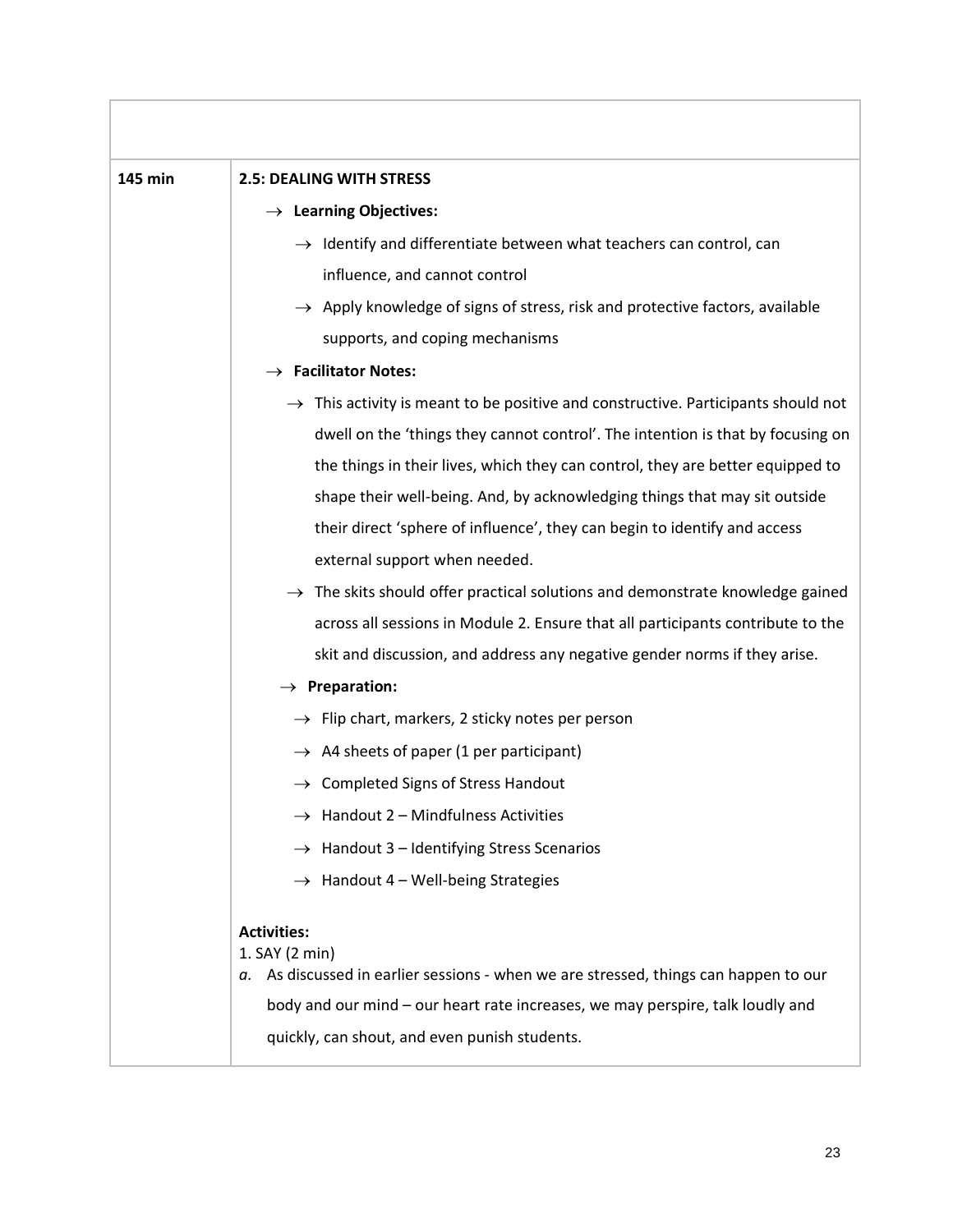| b.     | Learning how to manage your stress, including taking care of your own well-being,     |
|--------|---------------------------------------------------------------------------------------|
|        | can help you to prevent some stressful situations and help you to react more          |
|        | positively during others.                                                             |
| c.     | We are going to begin this session with two Mindfulness Activities, which you may     |
|        | wish to use in your day to day lives, and even with your students to help cope with   |
|        | stress.                                                                               |
|        | 2. DO (10 min)                                                                        |
| d.     | Take participants through the two Mindfulness Activities on Handout 2                 |
| 3. SAY |                                                                                       |
| e.     | Hopefully we are all feeling a little more relaxed and present for this session. Now  |
|        | we are going to take a closer look at the sources of stress in our lives and our      |
|        | control and influence over them.                                                      |
|        | 3. DO (20-25 min)                                                                     |
| f.     | Draw a large circle and a smaller circle inside of it on a flipchart paper. Label the |
|        | larger circle 'What I can't control' and the smaller circle 'What I can control'.     |
| g.     | If available, pass out 2 sticky notes to each participant.                            |
| h.     | Ask participants to refer back to the table they created during session 1. Ask        |
|        | participants to look at the negative and positive factors affecting their work. Ask   |
|        | them to reflect on their personal sense of control offer the factors they noted       |
|        | down.                                                                                 |
| i.     | Give participants (5 minutes) to write 1 example of something they can control as a   |
|        | teacher and 1 example of something they can't control as a teacher, which they will   |
|        | share with the group. Ask them to reflect and write their responses silently, and     |
|        | choose examples that relate most to their job as a teacher. Note - If they are having |
|        | a hard time coming up with ideas, see diagram below.                                  |
| j.     | Once participants have noted down their reflections, have participants stick their    |
|        | examples on the flip chart in the appropriate circle. (Note: if sticky notes are not  |
|        | available, ask them to reflect silently and then call upon volunteers to share their  |
|        | reflections and then you can note them down in the appropriate circle on the flip     |
|        | chart.)                                                                               |
|        |                                                                                       |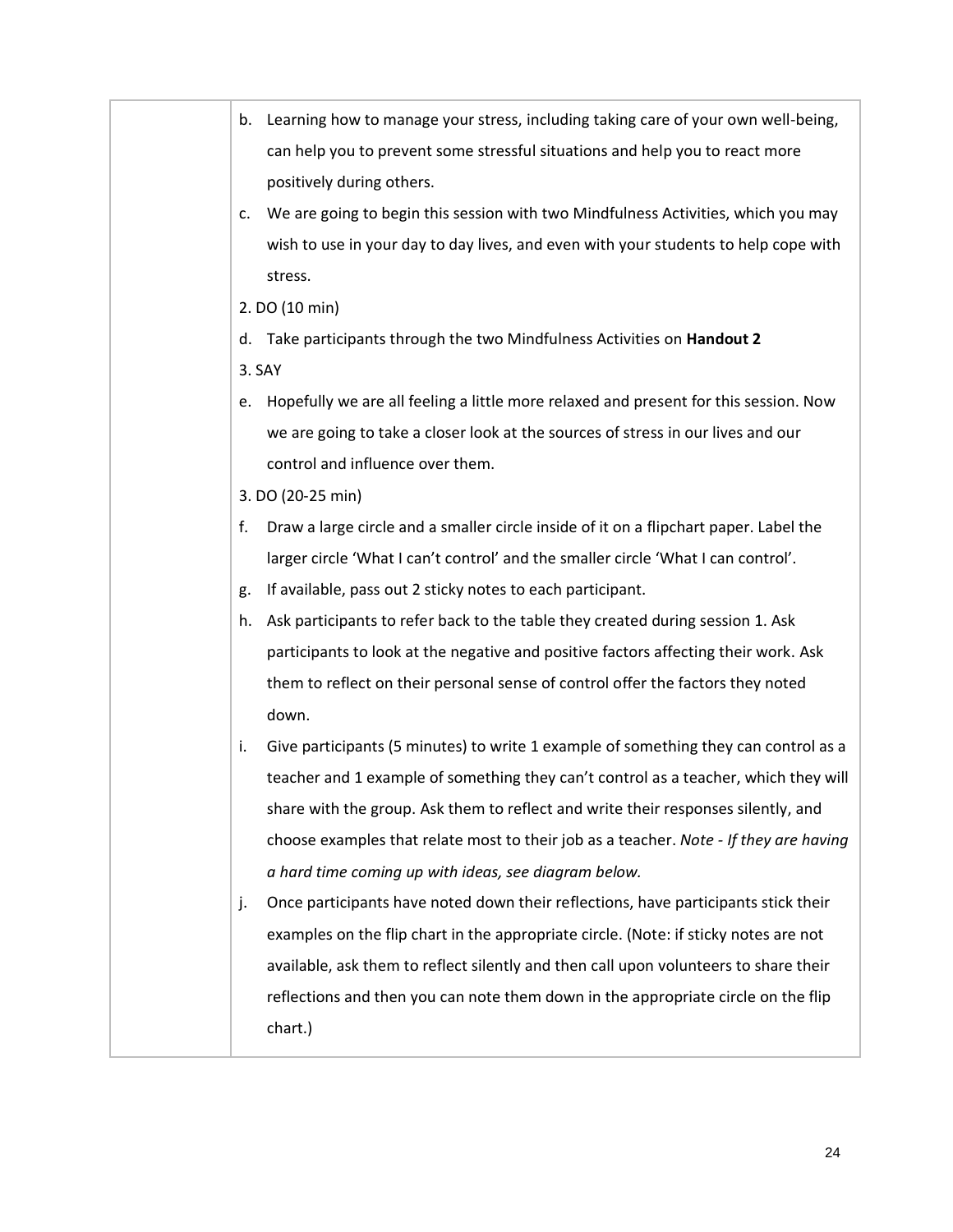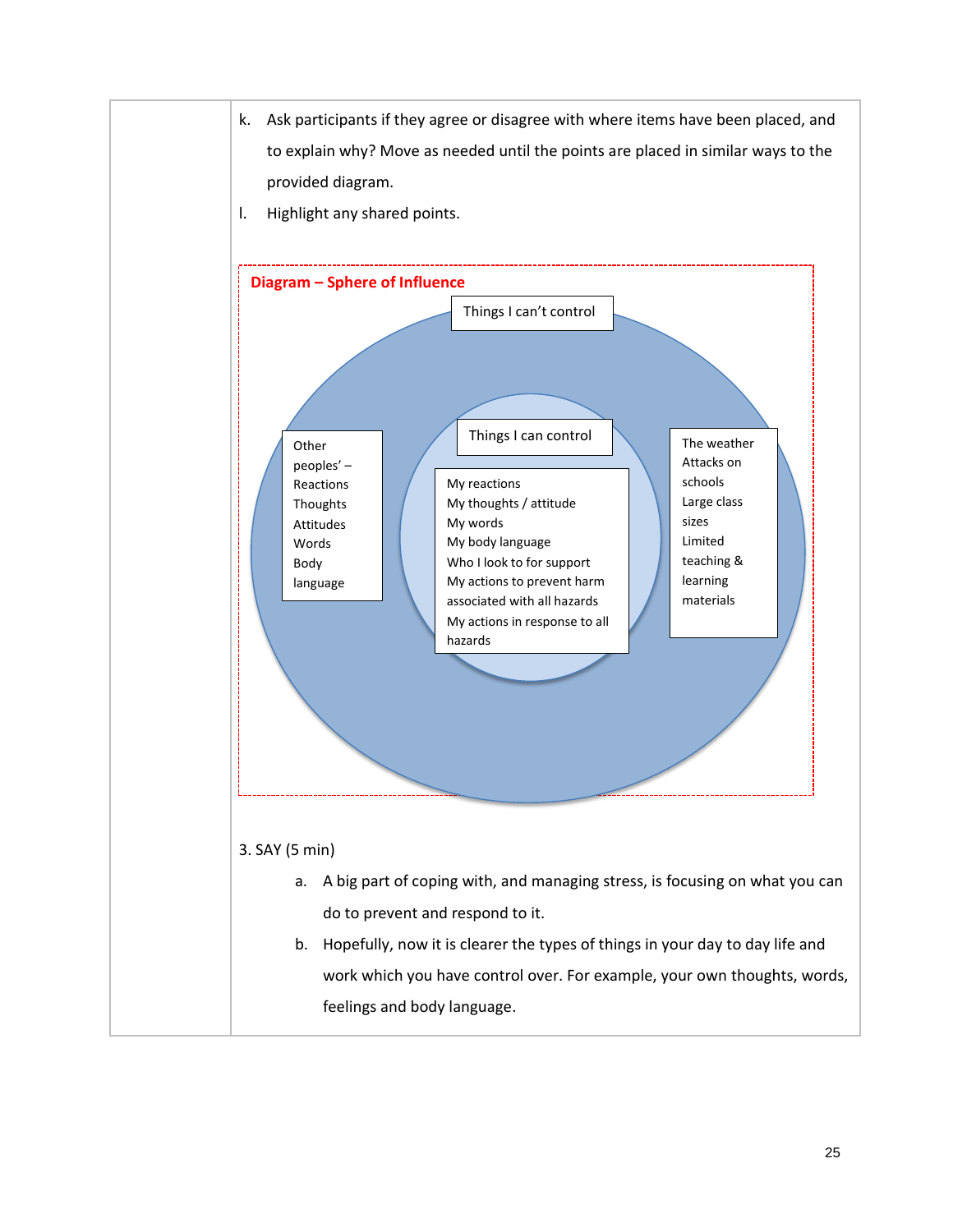| We can also see examples of things that you may not be able to fully<br>c.       |
|----------------------------------------------------------------------------------|
| 'control' but that you may be able to influence or react more positively to.     |
| Can you give me some examples?                                                   |
| 4. DO (10 min)                                                                   |
| Gather response from participants, and put a star beside the items where<br>d.   |
| teachers may not have control but do have influence. Examples may                |
| include-                                                                         |
| Earthquake damage to classrooms. Teachers cannot control the<br>i.               |
| weather, but they can mitigate the risk of hazards associated with               |
| earthquakes, by providing input into construction plans, ensuring                |
| students and staff know safety drills and procedures, etc.                       |
| Large class sizes. Teachers may not be able to control how many<br>ii.           |
| students they have in a class. But they can raise concerns with head             |
| teachers/principals, develop classroom management strategies, work               |
| with peers to manage large classes, etc.                                         |
| Peer to peer bullying. While teachers can't fully control whether or not<br>iii. |
| bullying happens, they can reduce instances of bullying by creating a            |
| positive and respectful learning environment, developing children's              |
| social emotional learning skills, responding to bullying when it                 |
| happens, etc.                                                                    |
| Ask participants to take 5 minutes and draw their own personal 'Sphere of<br>е.  |
| Influence', taking into consideration the table they developed in session 1.     |
| 5. SAY (5 min)                                                                   |
| f.<br>It is important to recognize the difference between CONTROL and            |
| INFLUENCE. While there are many things we cannot fully control, this             |
| should not be discouraging. As there are things that we have considerable        |
| influence over, and others, which we do directly, control. It is important to    |
| focus on these things and to seek support from others as needed (refer           |
| back to available support identified in session 3).                              |
| While we know in stressful situations it can be difficult to tap into the<br>g.  |
| 'rational' part of our brain and not let the 'emotional' part take over;         |
|                                                                                  |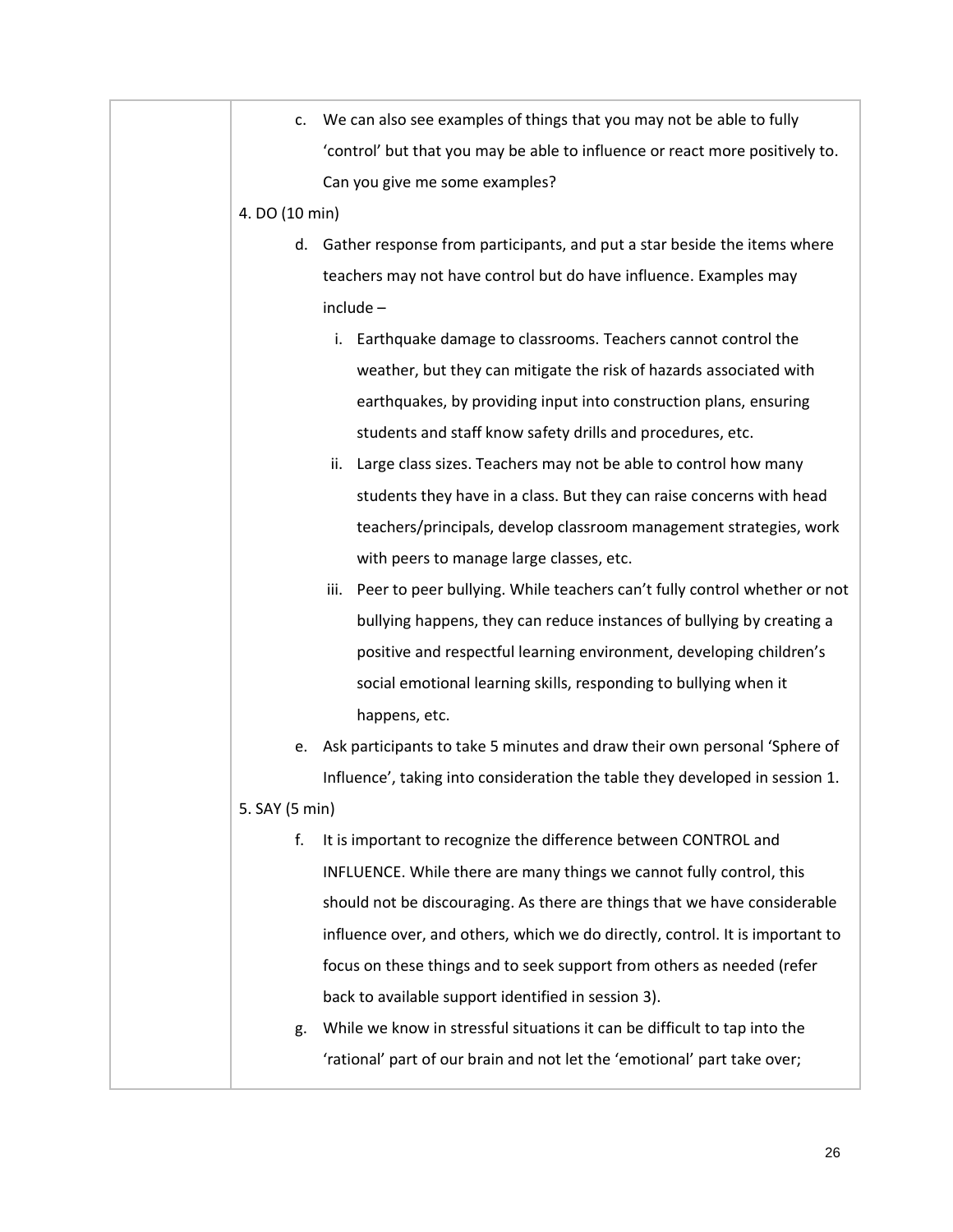|                                         | reflecting on the things you can influence versus control can be a helpful                                                                                                                                                                                                                                                                                                                                                                                  |
|-----------------------------------------|-------------------------------------------------------------------------------------------------------------------------------------------------------------------------------------------------------------------------------------------------------------------------------------------------------------------------------------------------------------------------------------------------------------------------------------------------------------|
|                                         | coping strategy. By doing so, you are tapping into the 'rational' part of your                                                                                                                                                                                                                                                                                                                                                                              |
|                                         | brain, and it is supporting you to make reasoned decisions about how you                                                                                                                                                                                                                                                                                                                                                                                    |
|                                         | react to, and address, the stress you are facing.                                                                                                                                                                                                                                                                                                                                                                                                           |
|                                         | h. Ultimately, how you react to stress, i.e., how you access what you CAN                                                                                                                                                                                                                                                                                                                                                                                   |
|                                         | control, is a very important to your well-being (refer back to well-being                                                                                                                                                                                                                                                                                                                                                                                   |
|                                         | definition below).                                                                                                                                                                                                                                                                                                                                                                                                                                          |
|                                         | Well-being does not only refer to our physical health. It also refers to our<br>emotional, social, and mental health. Well-being includes what is good for a<br>person in many different ways. For example, it might include participating in a<br>meaningful social role, feeling happy and hopeful, living according to your<br>values, having positive social relations and a supportive environment, and<br>feeling capable of dealing with challenges. |
| 6. DO ( $60 \text{ min}$ ) <sup>6</sup> |                                                                                                                                                                                                                                                                                                                                                                                                                                                             |
| i.                                      | Divide participants into 3 groups                                                                                                                                                                                                                                                                                                                                                                                                                           |
| j.                                      | Explain that they are going to each look at a different teacher scenario. And<br>explore how the teacher's well-being might impact on learning and student<br>well-being in the classroom.                                                                                                                                                                                                                                                                  |
| k.                                      | Assign 1 scenario to each group (Handout 3), and have them read and<br>discuss for (5 minutes). Ask them to answer the following questions -                                                                                                                                                                                                                                                                                                                |
|                                         | 1. What signs of stress the teachers are displaying.                                                                                                                                                                                                                                                                                                                                                                                                        |
|                                         | 2. The impact of stress on the teacher's performance in the classroom.                                                                                                                                                                                                                                                                                                                                                                                      |
|                                         | 3. The impact of stress on the students' performance and well-being.                                                                                                                                                                                                                                                                                                                                                                                        |
| $\mathsf{L}$                            | Now ask the participants to prepare a short skit. The 1 <sup>st</sup> 'act' of the skit<br>should present the current scenario as described in the handout. The 2nd<br>'act' should present how the teacher can cope with the stress they are<br>experiencing and improve their well-being. This should also include how<br>stakeholders outside of the individual teacher can support. Give<br>participants (10 minutes) to each prepare a 5-minute skit.  |
|                                         | m. Each group presents their skit and receives feedback from the group (5 min<br>skit + 5 min feedback $x$ 3 = 30 min total)                                                                                                                                                                                                                                                                                                                                |
| 7. SAY                                  |                                                                                                                                                                                                                                                                                                                                                                                                                                                             |
|                                         |                                                                                                                                                                                                                                                                                                                                                                                                                                                             |

<sup>6</sup> From Positive Discipline and Child- Friendly Classroom Management, Module 5, Day 1, Activity 2 – *Why is Teacher Well-Being Important?*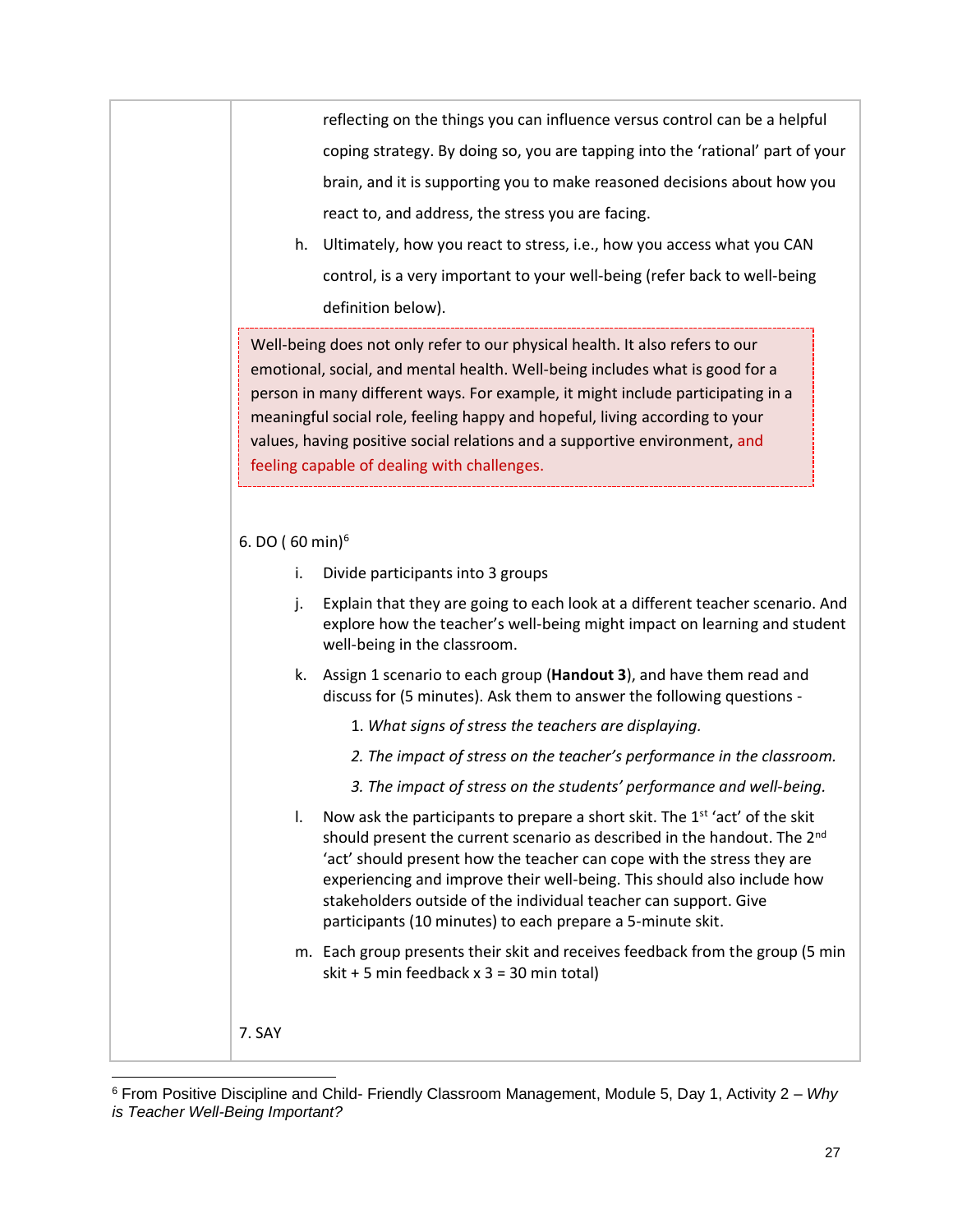| n. We cannot control everything that causes us stress; however, we can<br>control our reactions to stress. This is important for our own well-being,<br>and for the well-being of those around us, especially our students. A happy<br>teacher is more likely to have a happy classroom.                                                                                    |
|-----------------------------------------------------------------------------------------------------------------------------------------------------------------------------------------------------------------------------------------------------------------------------------------------------------------------------------------------------------------------------|
| DO (12 minutes)                                                                                                                                                                                                                                                                                                                                                             |
| o. Provide participants with <b>Handout 4</b> . Ask them to read the handout and<br>think of specific examples of how and when they will incorporate these<br>activities into your daily routines. For example, write the names of the<br>people they will confide in, or the types of sports they will play. Give them<br>10 minutes to complete the handout individually. |
| 9. SAY                                                                                                                                                                                                                                                                                                                                                                      |
| p. Continue to reflect on the positive and negative influences in your<br>work and life, and as we move through these modules you will gain<br>additional knowledge and skills to directly address them.<br>q. This concludes Module 2.                                                                                                                                     |
|                                                                                                                                                                                                                                                                                                                                                                             |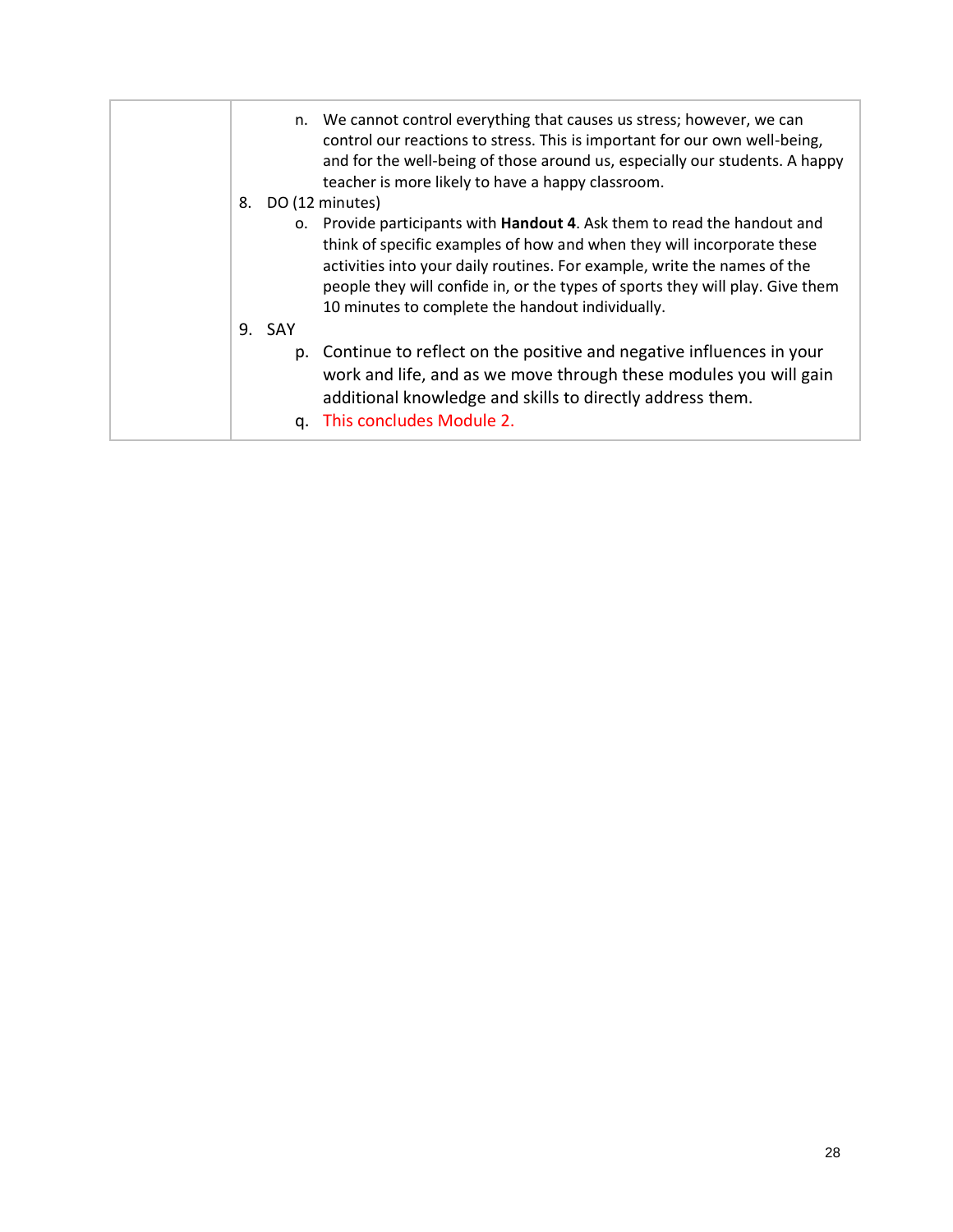# B. IDEAS FOR SELF-DIRECTED ACTIVITIES

- *The next time you are feeling stressed or you notice your students may be feeling stressed, try doing one of the mindfulness activities in Handout 2. You may even want to try integrating the activities into the daily routine (i.e., first thing in the morning before lessons, or immediately after lunch) for a few weeks. Then reflect on your own or with others on how practicing these activities has affected your mood and stress levels.*
- *If you feel you may be under severe stress (refer to Handout 1) take action now, and speak with your supervisor, a doctor or counsellor.*

# C. PEER LEARNING CIRCLE

This is a discussion guide for a Peer Learning session, which is linked to Workshop 1 to provide an additional space for further discussion on violence against children in and around school. General advice for a Peer Learning Circle is:

- All teachers should attend together or in small groups as geography allows.
- Keep the event informal.
- Try to get refreshments and a snack for everyone attending.
- Respect everyone's time by keeping the meeting short and fitting in with teachers' schedules (both work and home schedules).
- Every teacher should bring a copy of Resource 1 and (if they have one) a Teacher Competency Profile.
- Teachers should sit in a circle.

Specific guidance for this Peer Learning Circle is as follows:

- 1. Review the Safe Schools Domains and Subdomains table.
- 2. Each teacher may review their self-assessment on their prioritized domains and subdomains.
- 3. Discuss the successes.
- 4. Discuss challenges they've had and share ideas for how they can help each other to succeed.
- 5. If applicable, review the self-directed tasks and ask teachers to choose a new task.
- 6. Consider adding prompting questions related to a specific domain or subdomain.
- 7. Always link discussion back to knowledge and skills of the Action Pack.
- 8. Start the discussion with some Prompt Questions: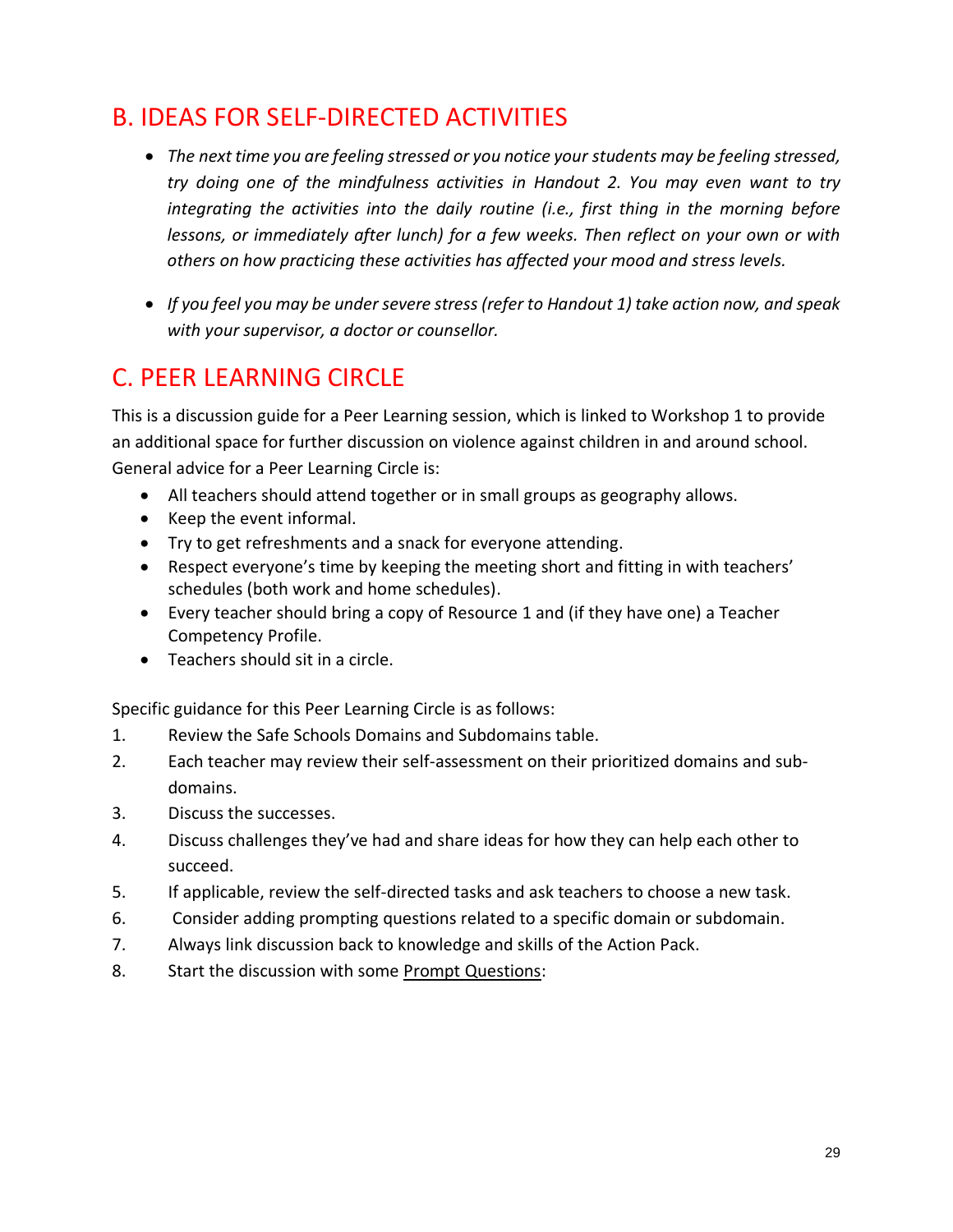# MODULE 2 RESOURCES AND HANDOUTS

(See next page)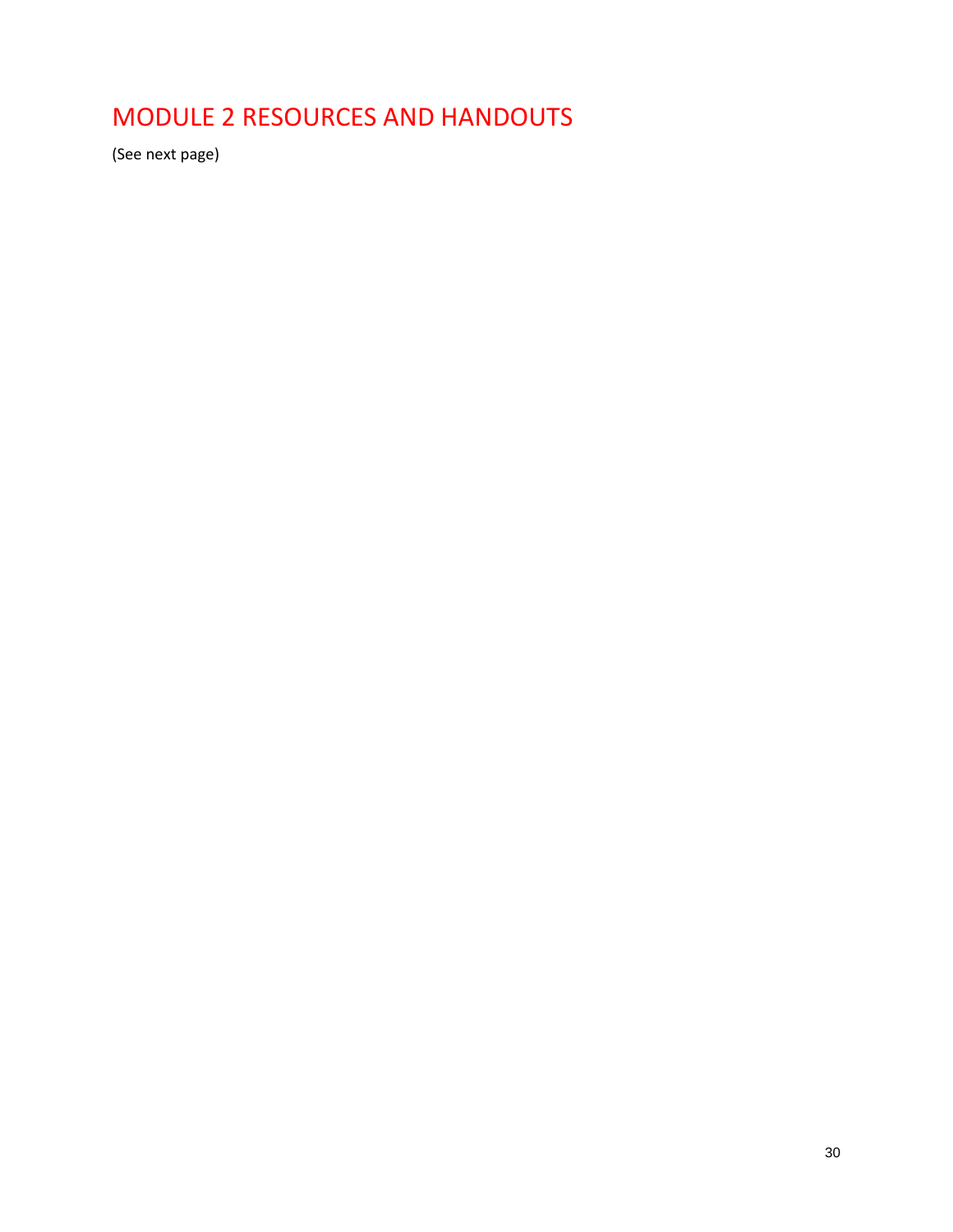|                                                       | <b>Never (Score</b><br>1) | Once a<br>month<br>(Score 2) | Often / once<br>a week<br>(Score 3) | <b>Always</b><br>(Score 4) |
|-------------------------------------------------------|---------------------------|------------------------------|-------------------------------------|----------------------------|
| 1. I feel tense and nervous                           |                           |                              |                                     |                            |
| 2. I have physical aches and                          |                           |                              |                                     |                            |
| pain                                                  |                           |                              |                                     |                            |
| 3. I am always tired, physically                      |                           |                              |                                     |                            |
| and mentally                                          |                           |                              |                                     |                            |
| 4. I cannot tolerate noises                           |                           |                              |                                     |                            |
| 5. My work no longer interests                        |                           |                              |                                     |                            |
| me                                                    |                           |                              |                                     |                            |
| 6. I act impulsively                                  |                           |                              |                                     |                            |
| 7. I can't get distressing events                     |                           |                              |                                     |                            |
| out of my mind                                        |                           |                              |                                     |                            |
| 8. I am sad and feel like crying                      |                           |                              |                                     |                            |
| 9. I am less efficient than I                         |                           |                              |                                     |                            |
| used to be                                            |                           |                              |                                     |                            |
| 10. I have trouble planning and                       |                           |                              |                                     |                            |
| thinking clearly                                      |                           |                              |                                     |                            |
| 11. I have difficulty sleeping                        |                           |                              |                                     |                            |
| 12. Doing even routine things                         |                           |                              |                                     |                            |
| is an effort                                          |                           |                              |                                     |                            |
| 13. I am cynical or very critical                     |                           |                              |                                     |                            |
| 14. I have bad dreams or                              |                           |                              |                                     |                            |
| nightmares                                            |                           |                              |                                     |                            |
| 15. I am irritable, minor                             |                           |                              |                                     |                            |
| inconveniences or demands                             |                           |                              |                                     |                            |
| annoy me a lot                                        |                           |                              |                                     |                            |
| 16. I am spending more time at<br>work than initially |                           |                              |                                     |                            |
| Total:                                                |                           |                              |                                     |                            |
|                                                       |                           |                              |                                     |                            |

### Module 2/ Session 5: Handout 1 - SIGNS OF STRESS

Add up your total score:

- Under 20: Your stress is normal, given the working conditions.
- From 21-35: You may be suffering from stress and should take it easy. Try to find ways of coping and reducing your stress.
- Above 36: You may be under severe stress. Ask for help from someone close to you. If possible, talk with your supervisor, a doctor or counsellor.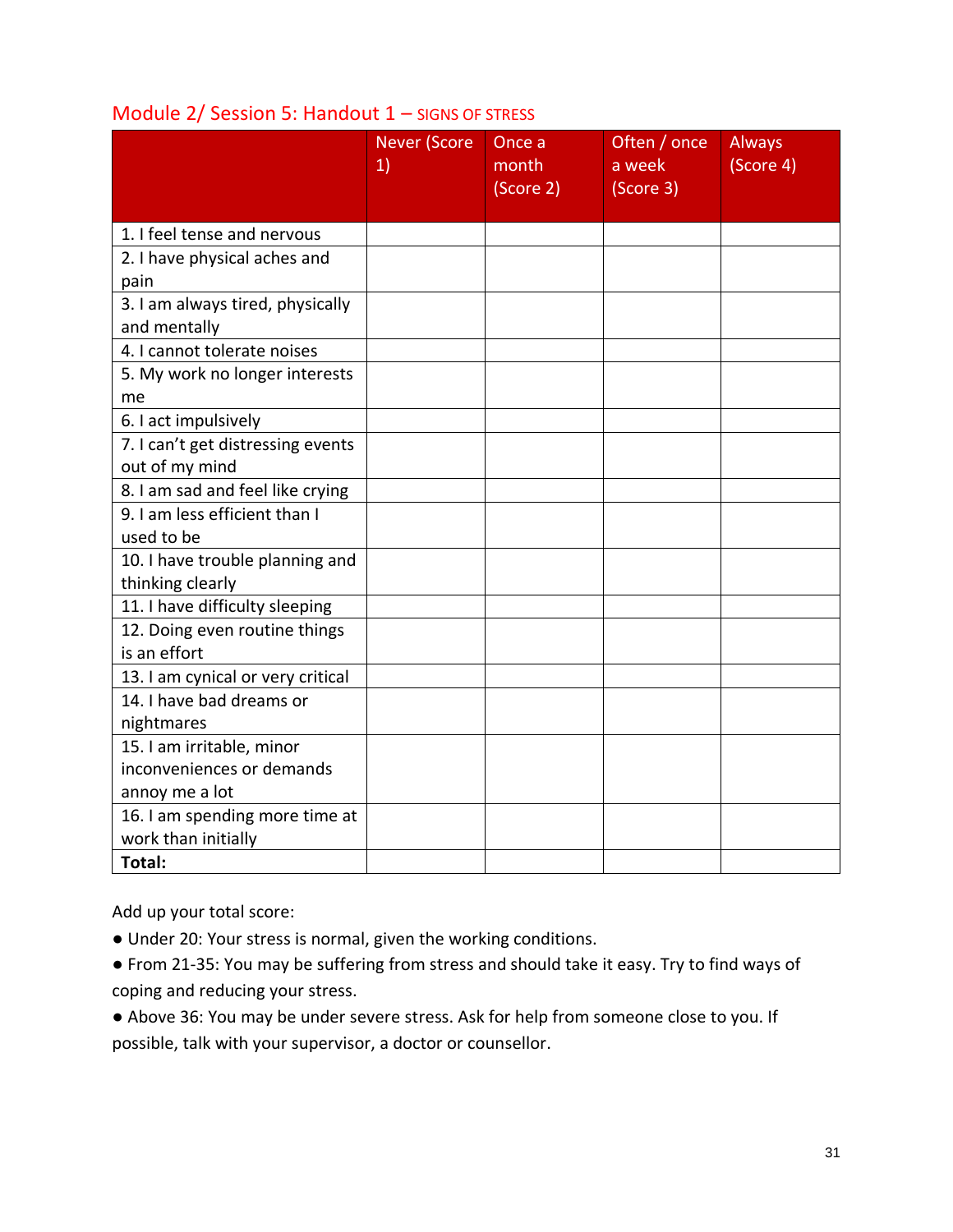### Module 2/ Session 5: Handout 2 – Mindfulness Activities<sup>7</sup>

#### **Contract and Release- Heat**

Take one minute to sit silently.

Grow your back longer and taller, reaching your head to the sky. Breathe in deeply. Exhale slowly and let yourself relax. Squeeze up your toes, and release them, feeling heat come out of your toes. Squeeze the muscles in your legs and knees, now let them fully relax and feel the heat coming out of your legs. Squeeze up your bottom and then let the heat warm up your chair as your relax. Pull your tummy muscles in, then release them and feel the warmth radiate out. Feel your chest tighten up, and then relax, releasing heat. Shrug your shoulders up to your ears, then relax your shoulders down your back, feeling the heat come out. Contract up your arms, then relax them and let the heat come out of your fingertips. Feel the heat come up your neck and wrap around your head. Feel your whole body warm and relaxed.

Sit silently for 30 seconds, or as long as they are comfortable.

Now bring your attention back to the class. Wiggle your fingers and your toes. Make small circles with your wrists. Stretch your arms up to the sky and then shake them out. If your eyes are closed, slowly open them.

#### **Focus on the Light**

Sit silently and visualize. If you are comfortable feel free to close your eyes.

Grow your back longer and taller, reaching your head to the sky. Breathe in through your nose, feeling your breath relax your body. Imagine that you see a light in front of your eyes. Bring that light up to your forehead. Allow the light into your head, filling your entire head with bright, warm light. Where this bright light exists, there cannot be darkness. There is only room for happy thoughts. Feel as the light pushes out any bad thoughts. Only good thoughts are left in your mind. See the light moving down to your ears, so you can only hear good things. See the light moving into your jaw and mouth. Let yourself only speak good words. Let the light travel down your neck and shoulders to your heart. Let your heart be filled with the light, so you can only feel good feelings. Feel as the light is shining out from your heart and you are showering everyone and everything around you with love and good feelings. Feel as your whole body is filled with the light, so you are glowing in good thoughts and feelings. Think, "The light is in me, I am the light. I shine light on everyone and everything around me.

Sit for a few seconds in silence.

Begin to bring yourself back to the present. Focus on your breathing – in and out slowly. Wiggle your fingers and toes. As you are ready, open your eyes if you closed them.

<sup>7</sup> INEE Teachers in Crisis Content Training Pack, Participant Handbook page 5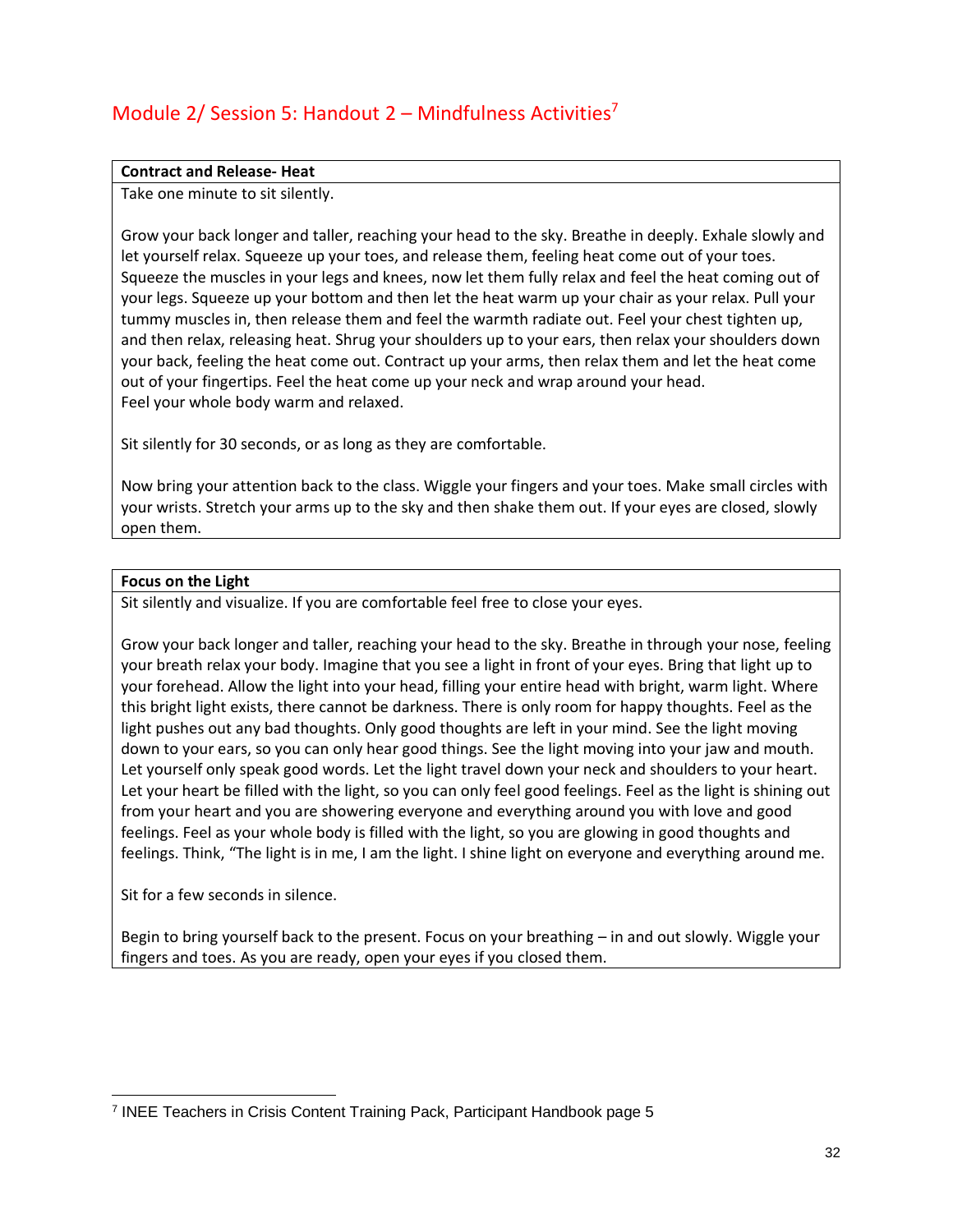### Module 2/ Session 5: Handout 3 – Identifying Stress Scenarios

**Scenario 1:** Fatima fled her country and has been living in a refugee camp for five years. She was nominated by the refugee leaders to be a grade 2 teacher as she is one of the few women in the camp to have completed her primary education. She was not a teacher in her country, is a little intimidated by the older students in the class and is only one of two female teachers in her school. She attends school management and parent teacher meetings, but rarely speaks.

**Scenario 2:** Patrick has been a teacher for five years. His country has had several decades of civil conflict. He has not been paid by the government for three years and is paid by parents sporadically. To supplement what parents, pay, he tries to farm on his small plot of land and sell whatever he can at the market several days a week.

**Scenario 3:** Abraham had always wanted to be a teacher and he received his college degree in pedagogy. He wants to be a good teacher but often lacks textbooks and has over 100 students in his class. He has asked Principal for help and advice on how to manage a large classroom, but the school Principal rarely has time to talk to him and never visits his classroom to observe teaching and support the teachers. Abraham feels frustrated and sometimes angry.